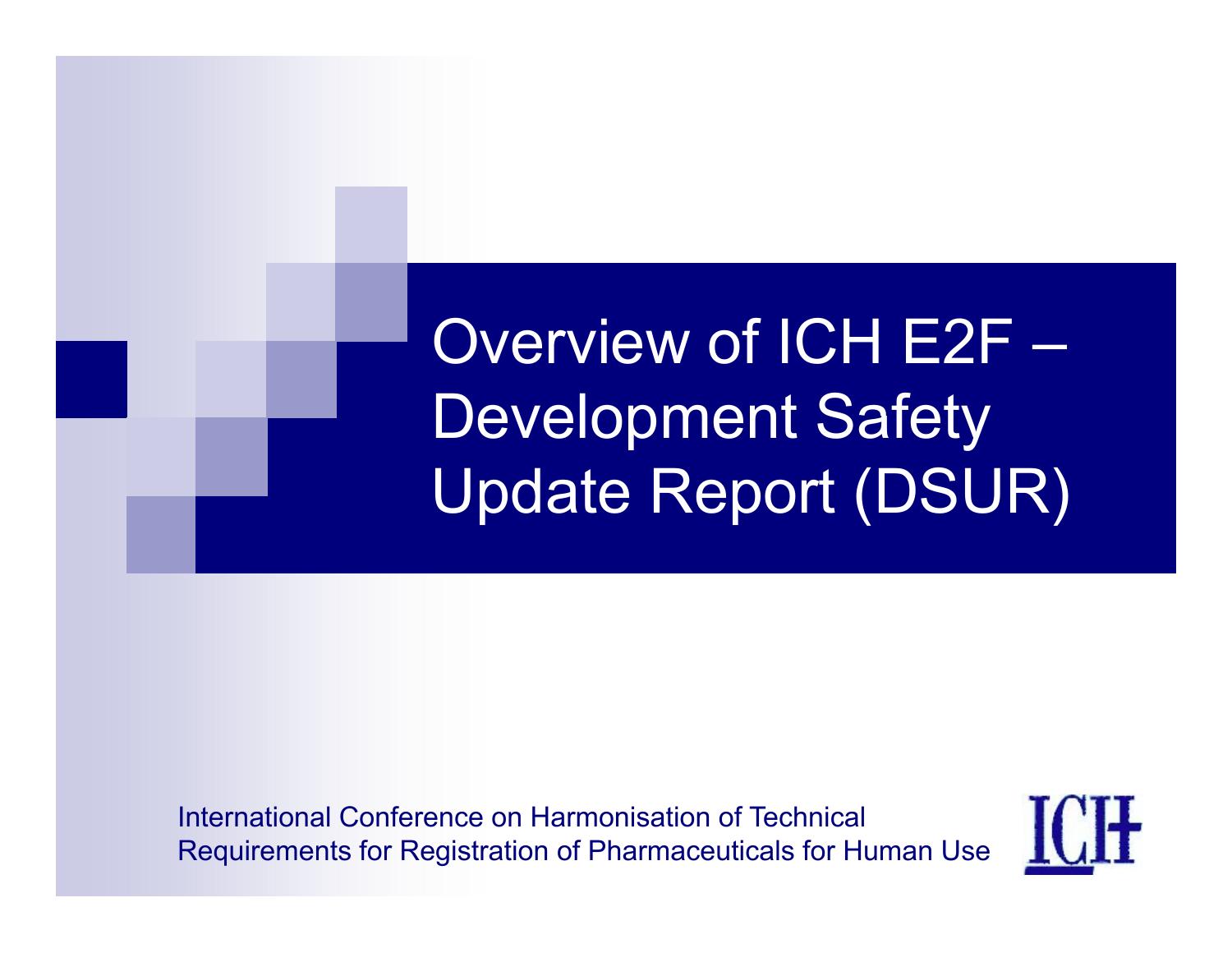#### Agenda

- **Background Information**
- Development Safety Update Report: Existing Situation Opportunities for Improvement
- General Principles of the DSUR
- Anticipated Challenges in Implementing DSURs

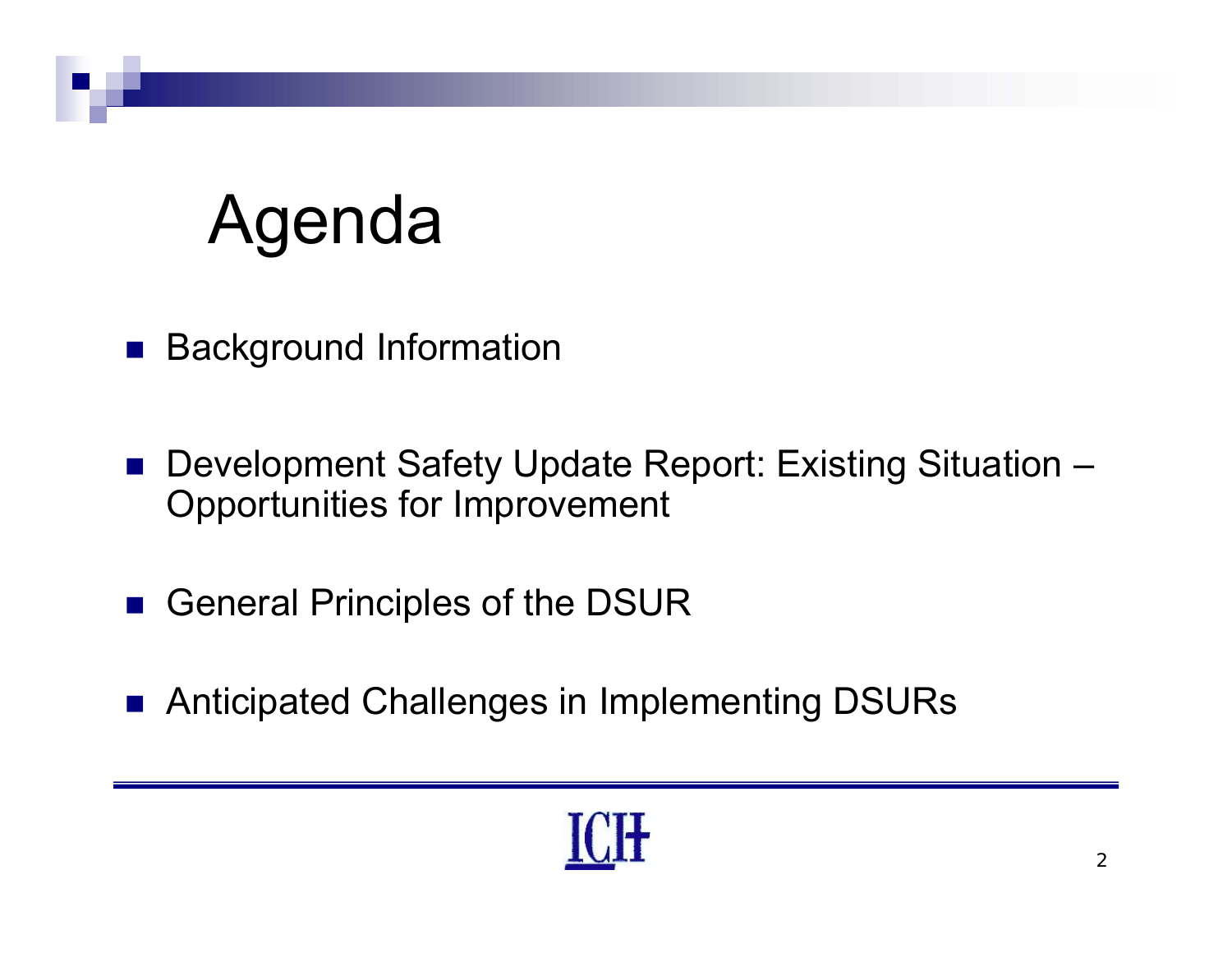# Background Information

■ CIOMS VI – Management of Safety Information from Clinical Trials (2005)

Annual

- □ Cover entire development program
- □ Common international birthdate
- $\blacksquare$  CIOMS VII – The Development Safety Update Report: Harmonizing the Format and Content for Periodic Safety Reporting During Clinical Trials (2006)
	- $\Box$ Defined detail of contents, format, timing
	- $\Box$ General principles re: administrative matters, technical content
	- $\Box$ Example DSURs

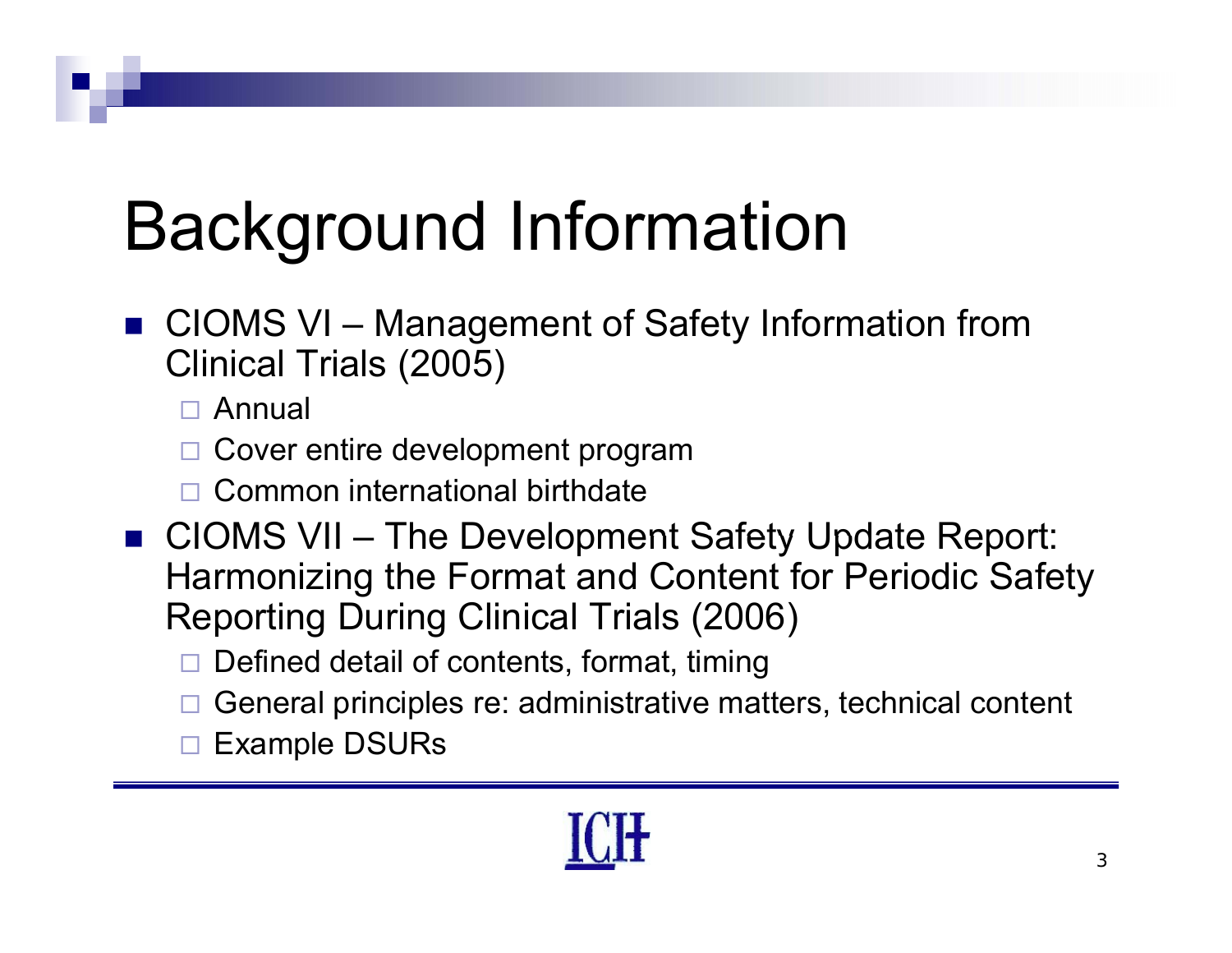# ICH E2F Expert Working Group

**Timelines** 

- Final Concept Paper: September 20, 2006
- □ 1<sup>st</sup> ICH Meeting: Oct 2006 (Chicago)
- □ 2<sup>nd</sup> ICH Meeting: Oct/Nov 2007 (Yokohama)
- □ Step 2 document: June 2008 (Portland)
- □ Step 3 consultation/comment period: June December 2008
- Step 4 document: August 2010

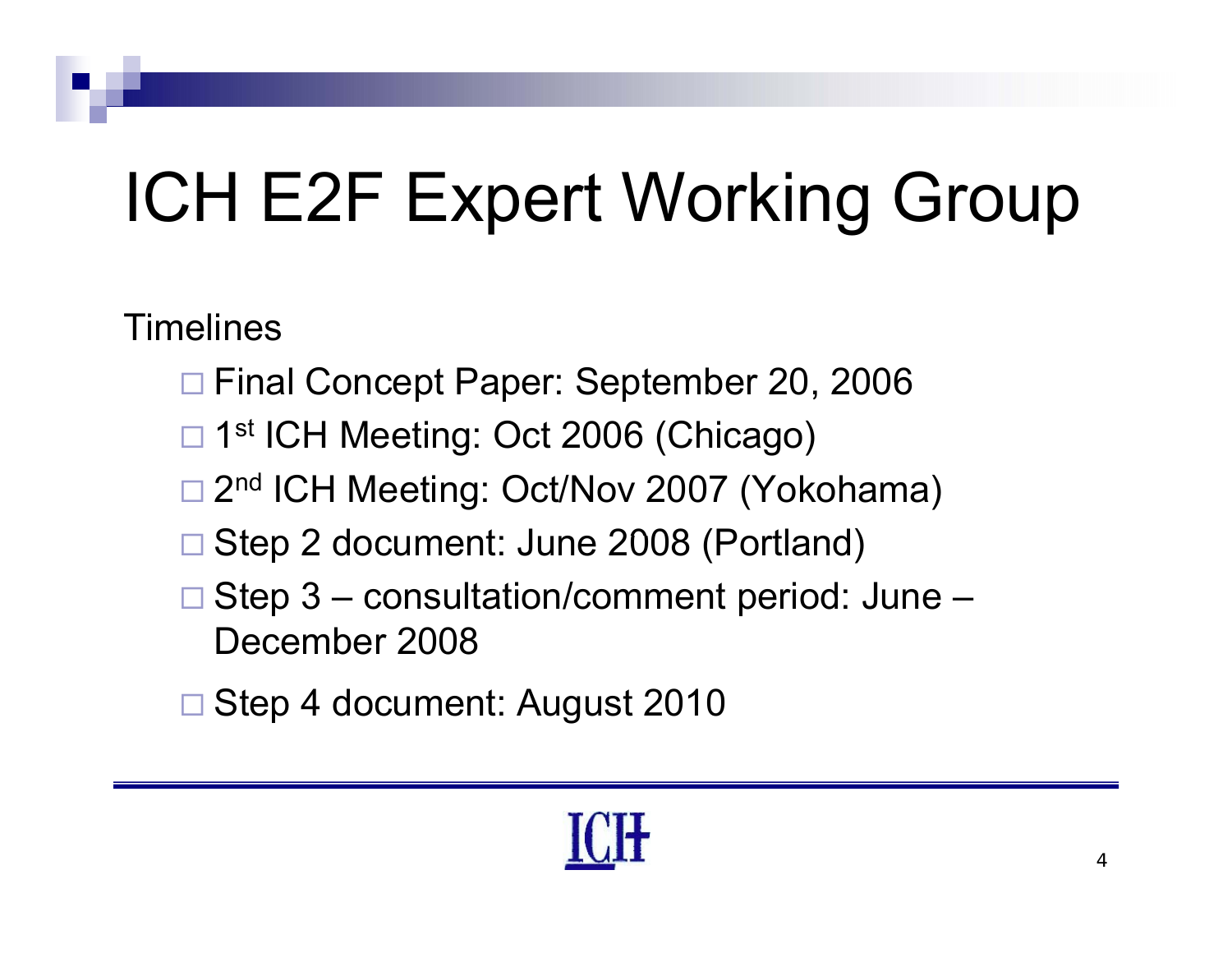#### Some Constraints/Principles

- ICH documents are guidelines, and cannot impose new regulatory requirements.
- DSUR should replace existing annual reporting requirements in US and EU
	- □ Therefore, DSUR needs to incorporate all current regulatory components of those reports

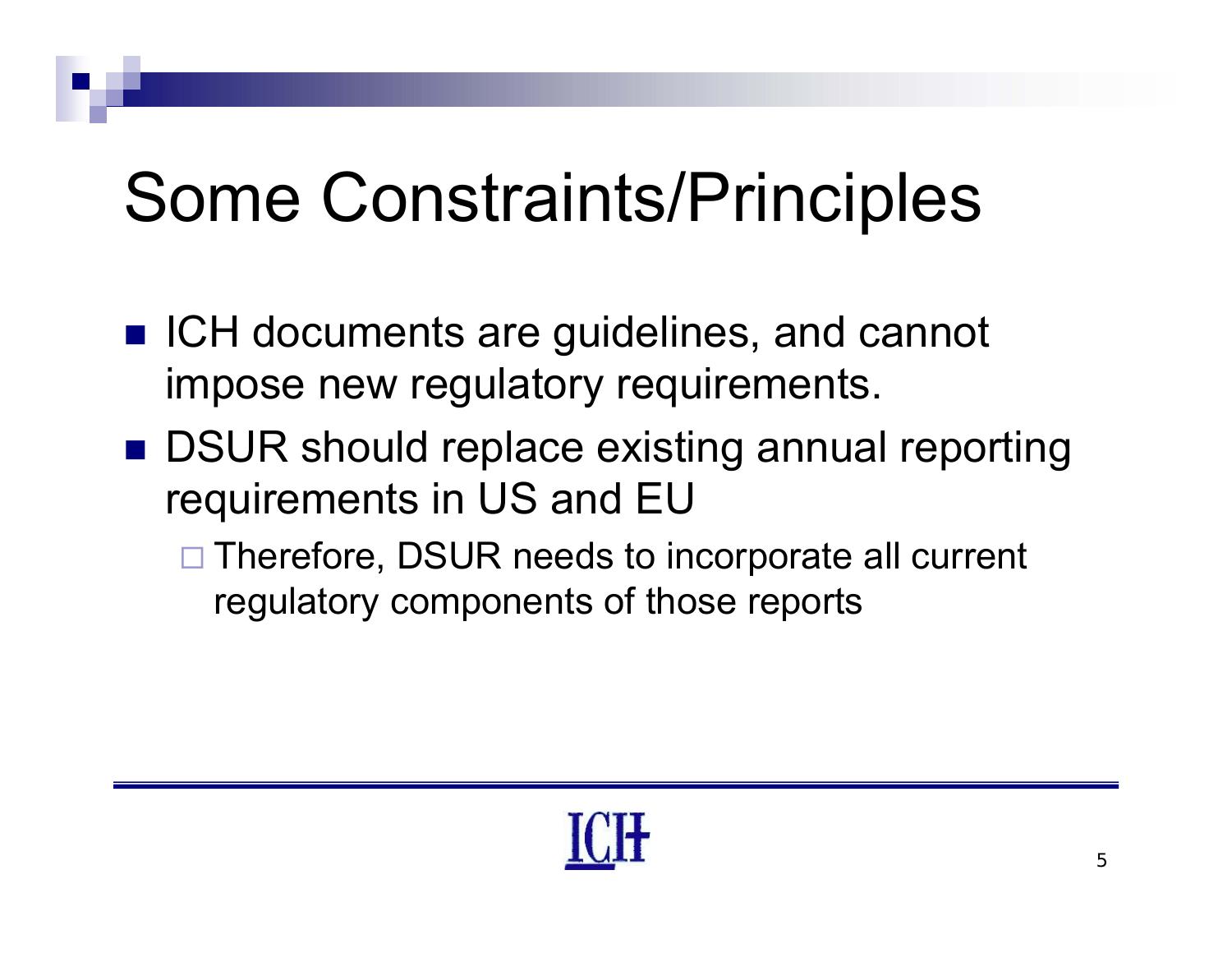#### Existing Situation – Opportunities for Improvement

Rationale for DSUR:

- $\mathcal{L}(\mathcal{A})$  Current periodic safety reports differ, analyses of safety are not comprehensive;
- Benefits of harmonization.

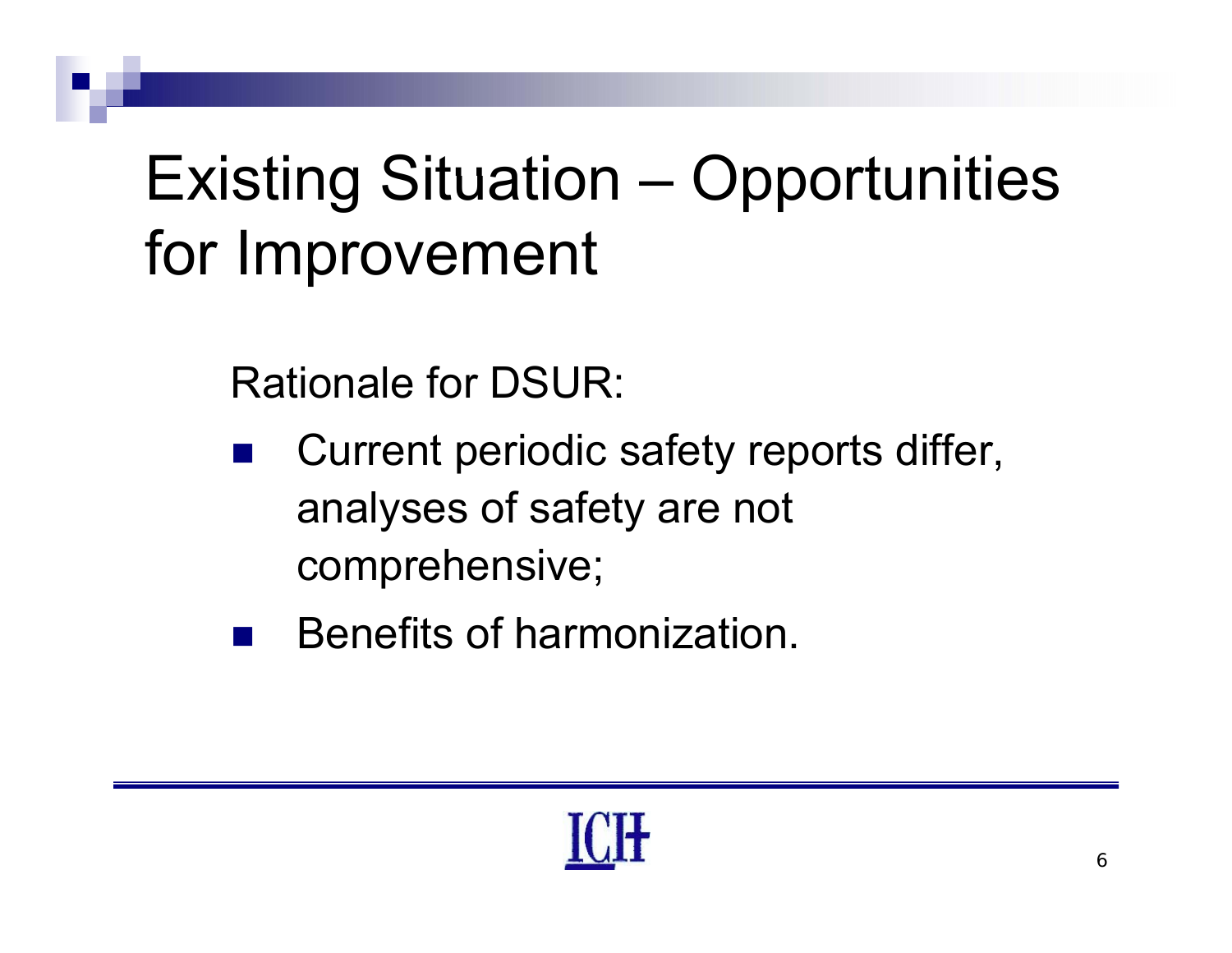#### **Periodic Safety Reports**

 $\frac{1}{2}$ US IND Annual Report

> $\Box$ 21 CFR 312.33

- $\frac{1}{2}$  EU Annual Safety Report
	- □ Directive 2001/20/EC and ENTR/CT3 Sec. 5.2
- $\frac{1}{2}$  Japan - no annual safety report when E2F Expert Working Group convened

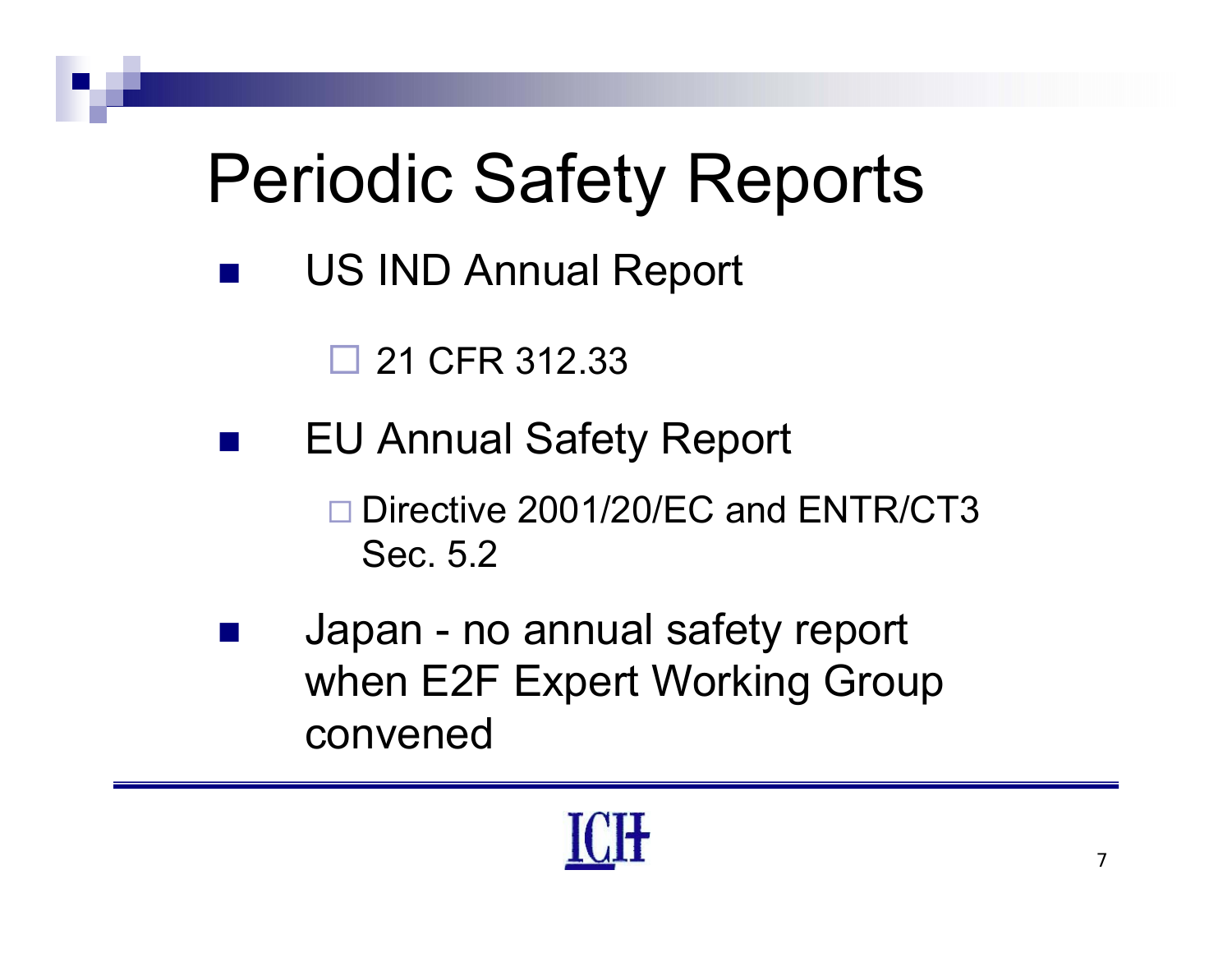#### Comparison: US versus EU

| <b>Subject</b>                      | <b>US IND Annual Report</b>            | <b>EU Annual Safety Report</b>                                                                        |
|-------------------------------------|----------------------------------------|-------------------------------------------------------------------------------------------------------|
| <b>Data Lock Point</b><br>$ $ (DLP) | <b>Effective Date of</b><br><b>IND</b> | $EU$ DIBD $\rightarrow$ IBD                                                                           |
| <b>Recipients</b>                   | <b>FDA</b>                             | <b>Member State</b><br>Competent<br>Authority(ies),<br><b>Independent Ethics</b><br><b>Committees</b> |
| Purpose                             | <b>IND progress</b><br>report          | <b>Clinical trial safety</b><br>report                                                                |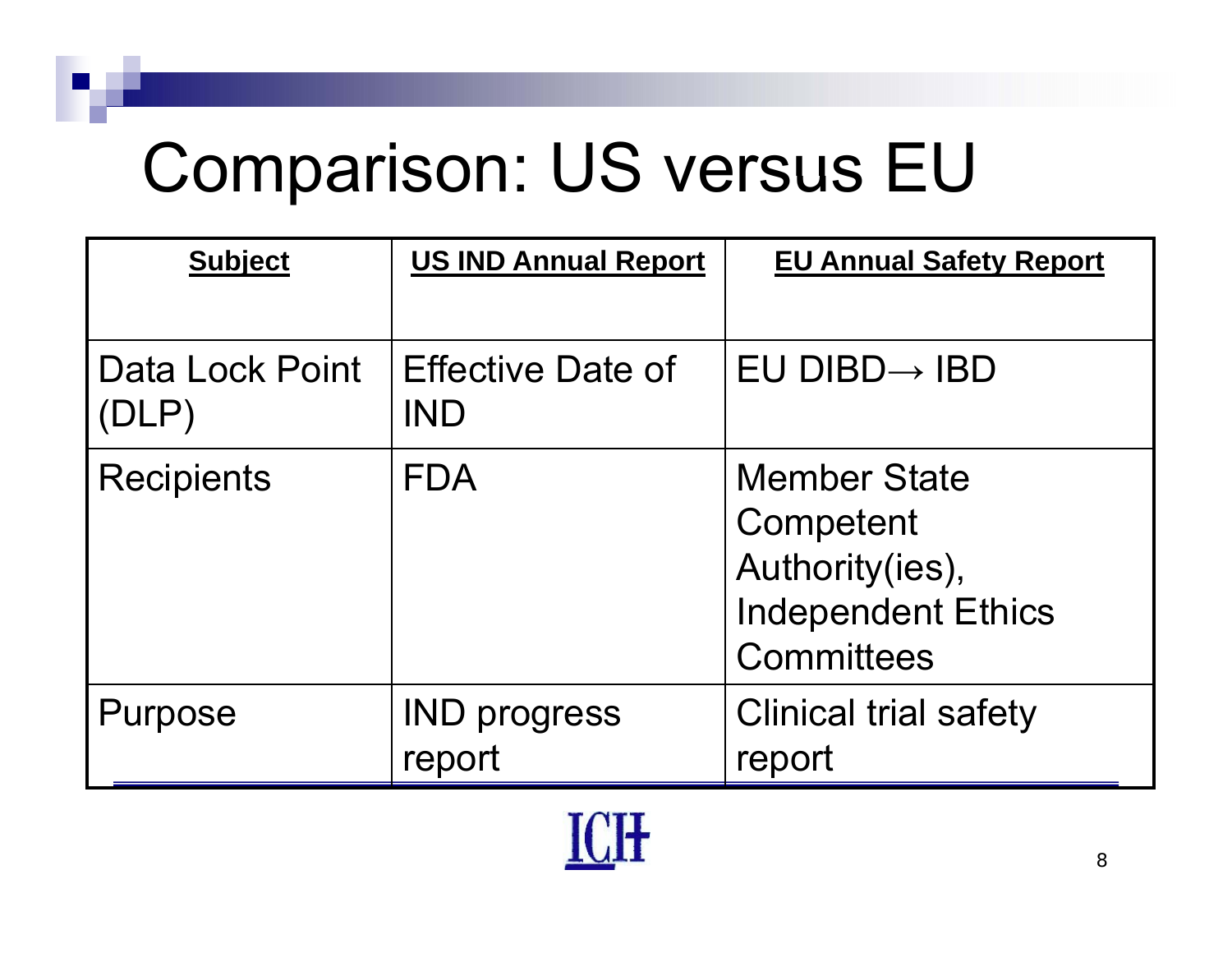#### Comparison: US v EU

| <b>Subject</b>                    | <b>US IND Annual Report</b>       | <b>EU Annual Safety Report</b>                            |
|-----------------------------------|-----------------------------------|-----------------------------------------------------------|
|                                   |                                   |                                                           |
| <b>Short-term trials</b>          | $\leq$ 1year from end of<br>study | $\leq 90$ days from end of<br>trial                       |
| Regulator<br>feedback             | On request                        | Not specified                                             |
| <b>Adverse events</b><br>included | <b>AII SAEs</b>                   | <b>All SARs</b>                                           |
| <b>Expectedness</b>               | <b>IB</b> or package<br>insert    | <b>IB or Summary of</b><br><b>Product Characteristics</b> |

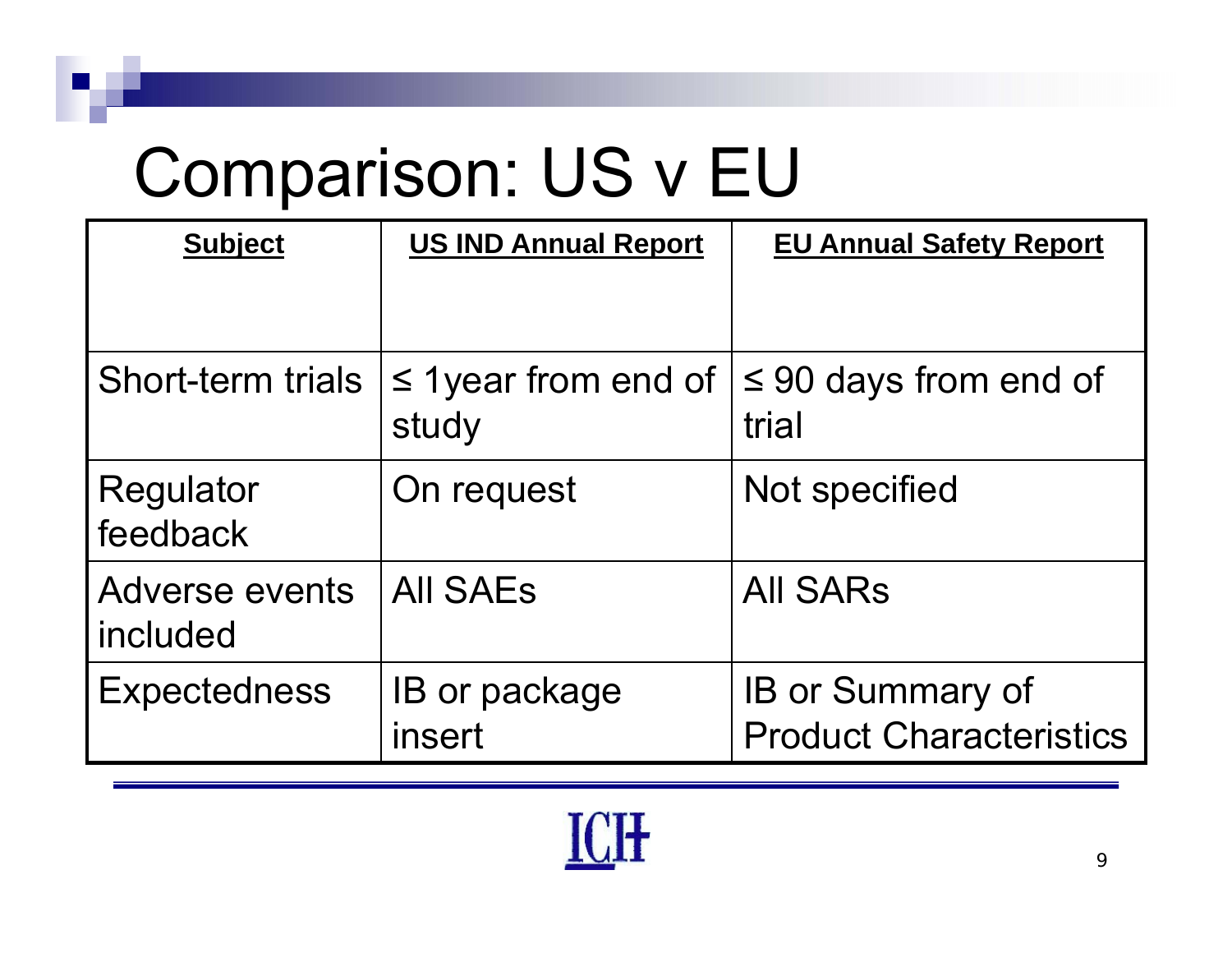#### US IND Annual Report Content

#### **Individual studies**:

Status of each study:

- $\Box$  identification –- title, protocol number;
- purpose,
- $\Box$  patient population: (by age, sex, race)
	- $\mathcal{L}_{\mathcal{A}}$ planned;
	- $\overline{\phantom{a}}$ included;
	- $\overline{\mathcal{A}}$ completed;
	- $\overline{\phantom{a}}$ drop-outs.

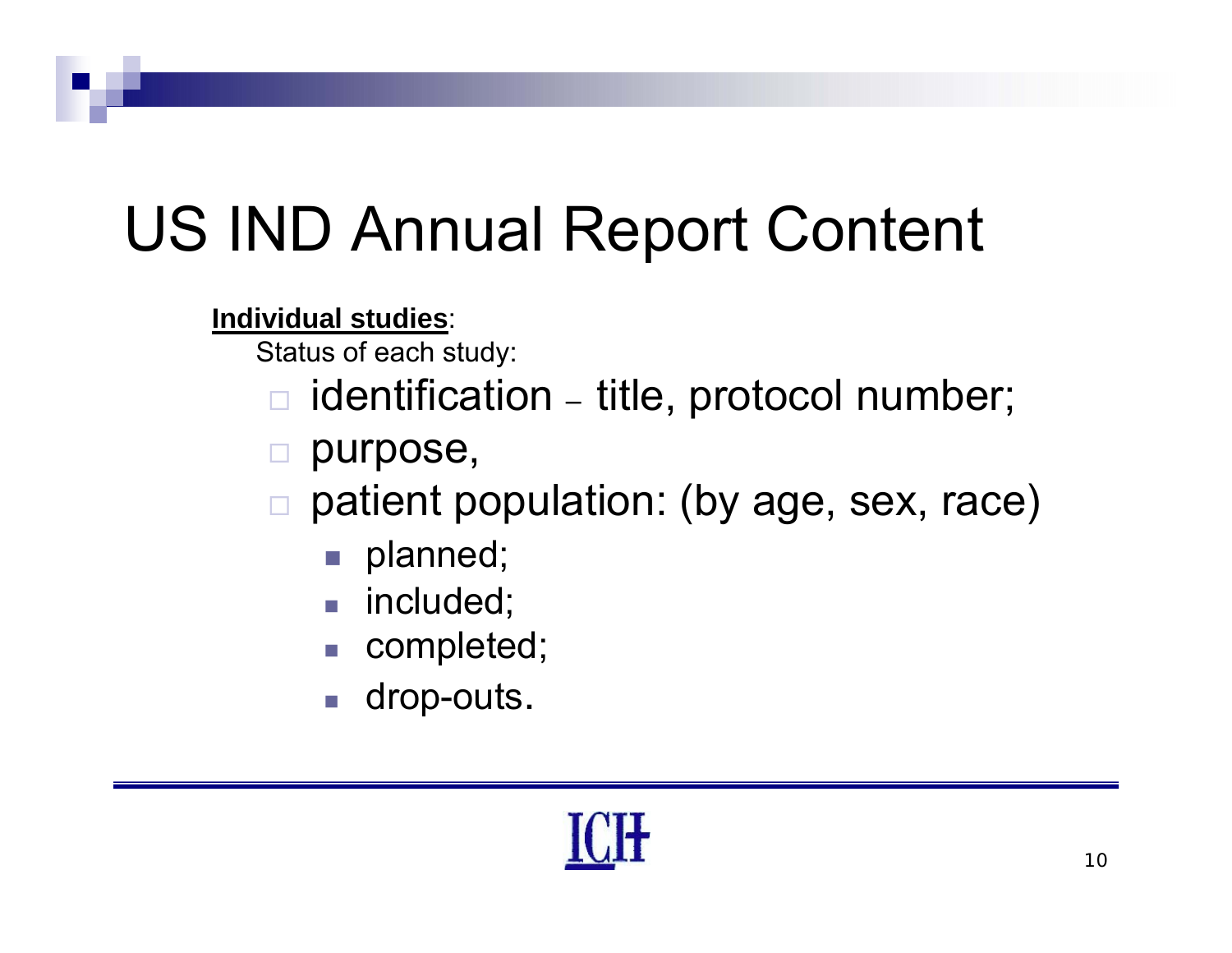#### US IND Annual Report Content

#### **Summary Information**:

- **Narrative or tabular summary of most frequent and** most serious adverse experiences by body system;
- Summary of all IND safety reports;
- List of subjects who died with cause of death;
- **List of drop-outs due to adverse events;**
- **Pharmacodynamic/pharmacokinetic information;**
- **List of pre-clinical studies;**
- Summary of significant manufacturing/ microbiological changes;
- Other: e.g., Investigational plan for coming year; changes to IB; Phase I protocol changes.

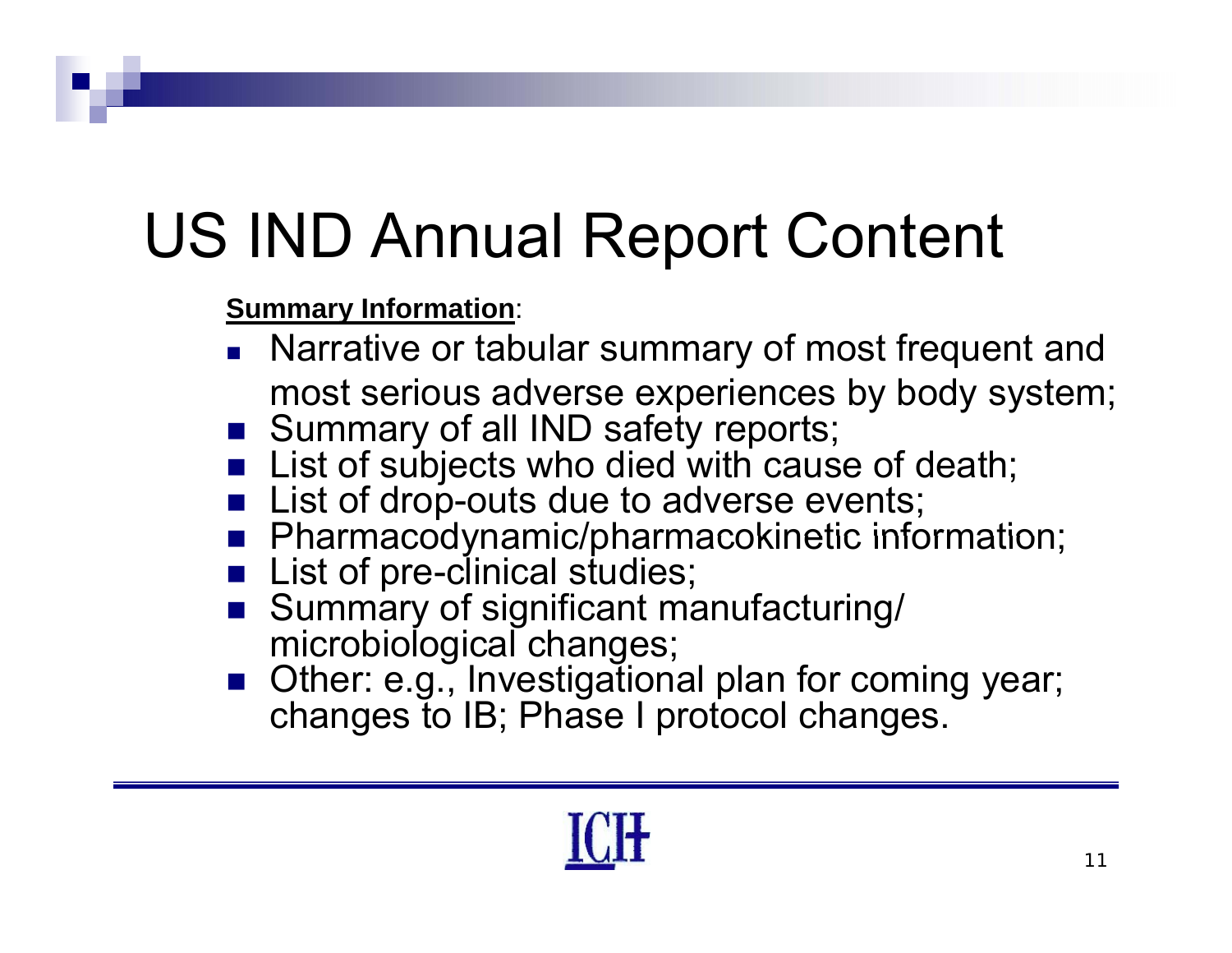#### EU Annual Safety Report **Content**

#### **Individual clinical trials:**

- F. Analysis on the subjects safety in the trial:  $\Box$ All new and relevant findings in the period;
- F. A line listing of all suspected SARs in the period;
- $\mathbb{R}^2$  Cumulative summary tabulation of SARs; □Numbers of SAR reports by:
	- **ADR** term;
	- **Body system;**
	- ■Treatment arm;
	- <u>■Identification of unexpected ADR terms.</u>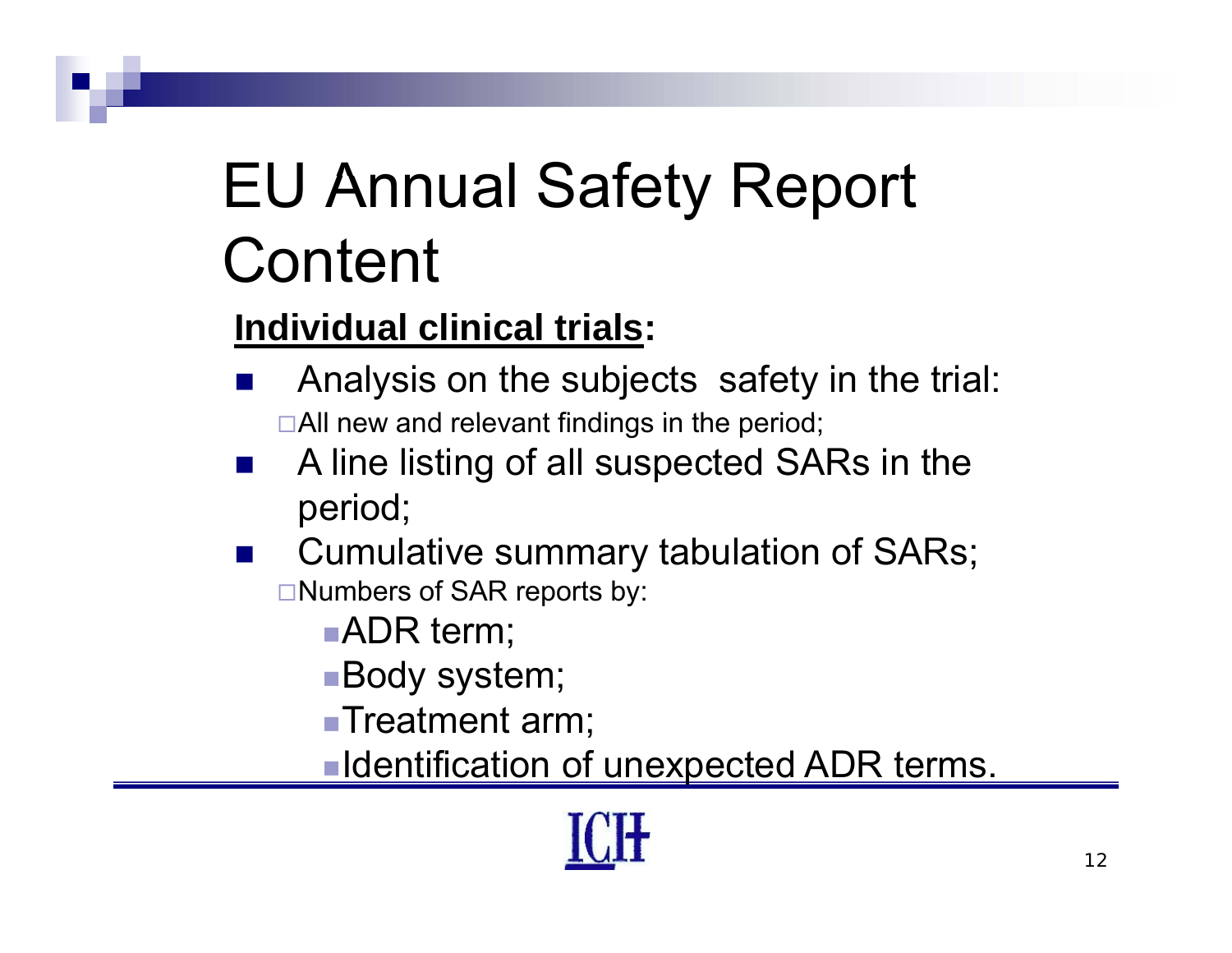#### EU Annual Safety Report Content

#### **Summary Information:** *individual and multiple trials*

- M. Concise safety analysis and benefit-risk evaluation;
- P. Description and critical analysis of all new safety findings related to Investigational Drug;
- M. Results of non-clinical studies;
- a l Other studies likely to affect subjects' safety;
- **The Contract of the Contract of the Contract of the Contract of the Contract of the Contract of the Contract o** Measures to minimise risks;
- M. Rationale – updating protocol, consent form, Patient Information Leaflet, IB;
- M. Implications for trial subjects and tested IMP based <u>on all available clinical data;</u>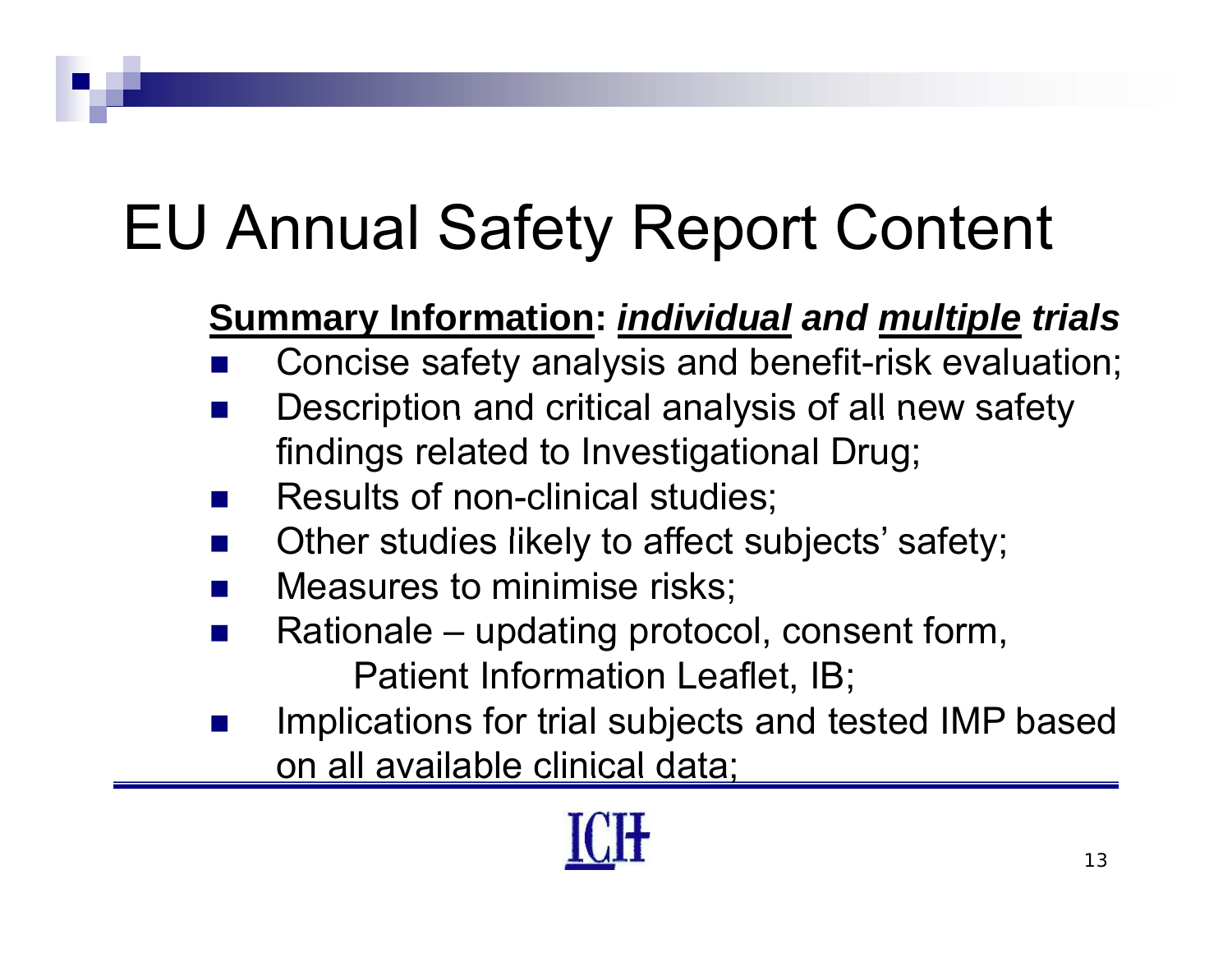#### Opportunities for Improvement

- Focus on regulatory compliance instead of benefit vs. risk analysis;
- **E** Confusing regulatory terminology;
- $\frac{1}{2}$ Inconsistent reference safety information;
- $\frac{1}{2}$ Uncoordinated periodicity of reports;
- $\frac{1}{2}$  Different scope and content for same trials in different regions;
- Burden on IRB/IECs lacking expertise.

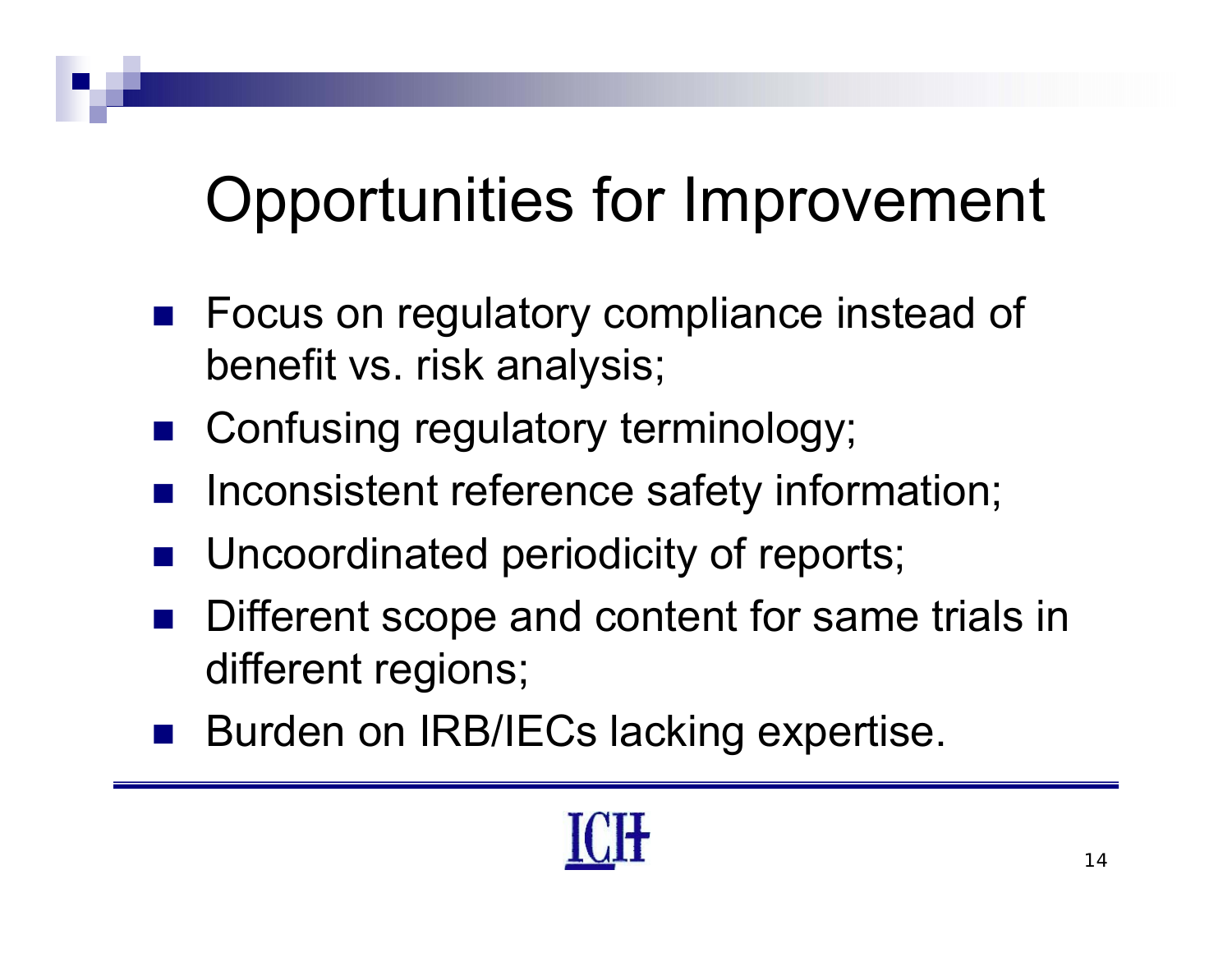#### Benefits of DSUR

- Harmonization of format, content and scheduling of annual reports in 3 regions:
	- $\Box$  $\Box$  Harmonizes with ICH E2A and E2E
	- $\Box$ □ Single DSUR for Investigational Drug – complete picture of evolving safety profile
	- $\Box$ Improved consistency among companies
	- $\Box$ □ Decrease in number of reports generated
	- $\Box$  Regulators receive the same information at the same time

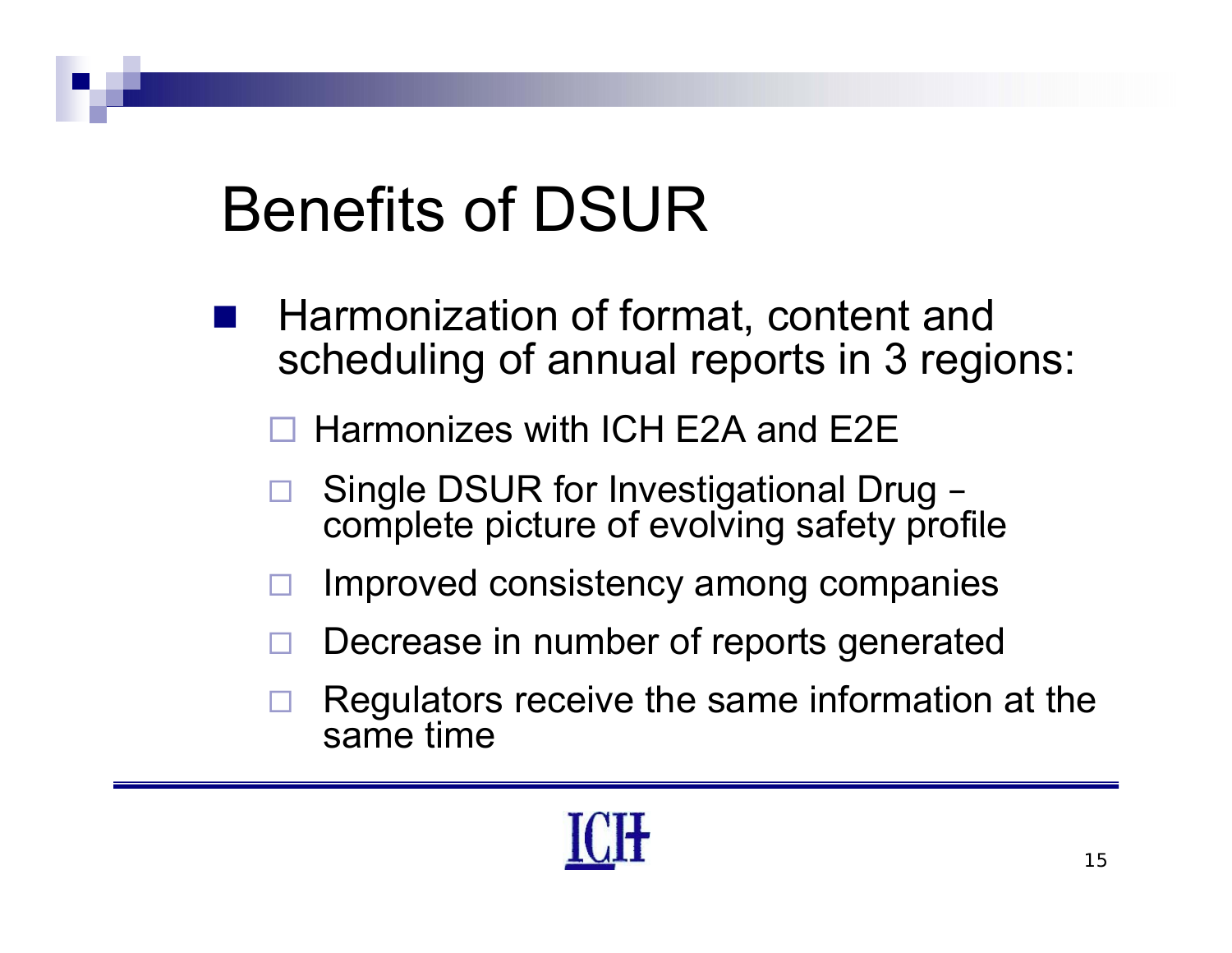#### Benefits of DSUR

- Comprehensive, thoughtful annual review
- F. Increased assurance of protection for trial subjects
- New concept in Section 19 –– Summary of Important Risks – highlights issues to monitor (industry and regulators)
- New concept in Section 3 –– advice rendered by regulators that places specific limitation(s) on current or future development
- Facilitates work sharing (regulators)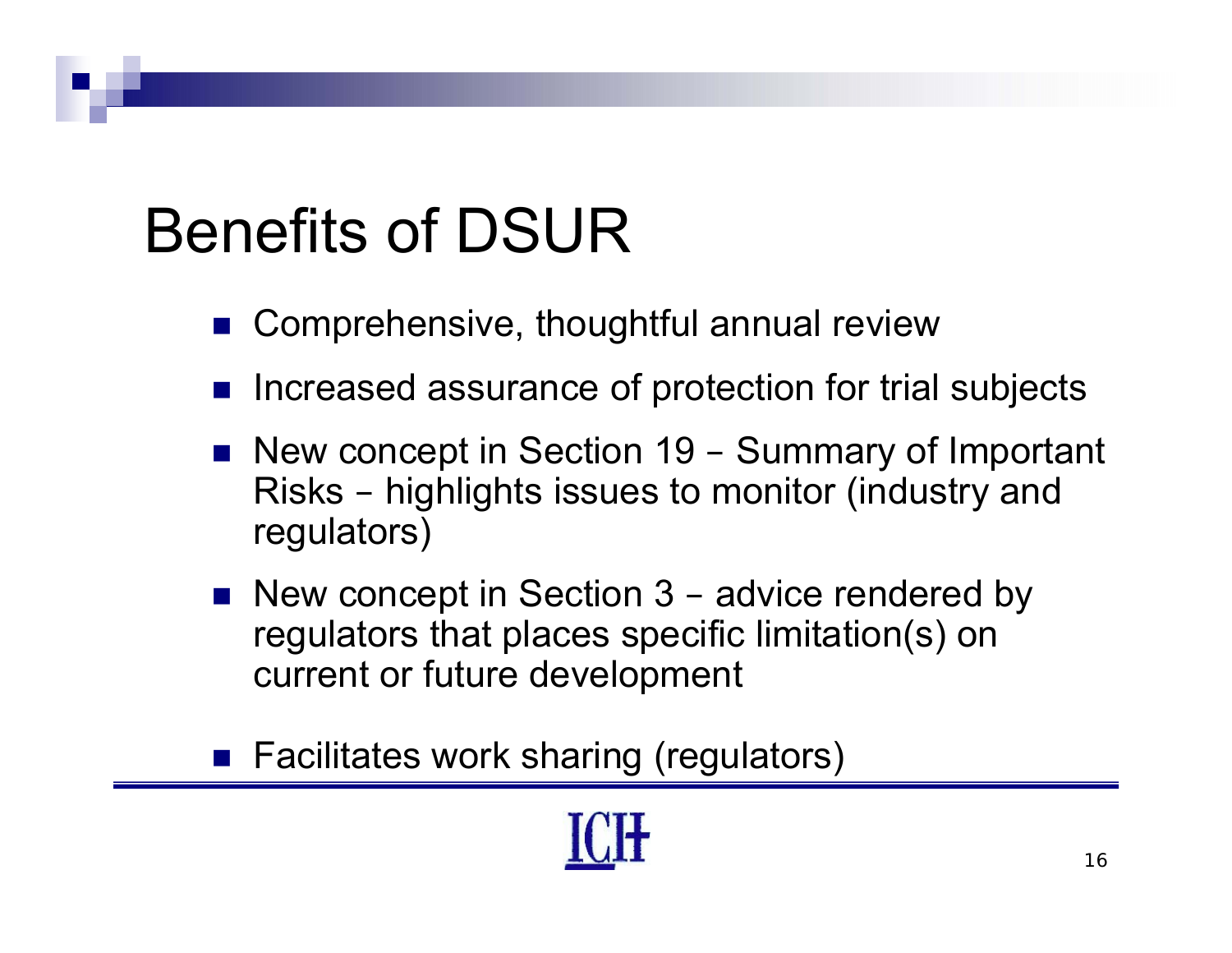# Framework of DSUR Guideline

#### **n** Introduction

- Guidance
	- $\Box$  When, Who, How should DSUR be prepared?
- DSUR Format/Table of Contents
- Guidance on Contents of DSUR
- **E** Appendices to DSUR
- Glossary

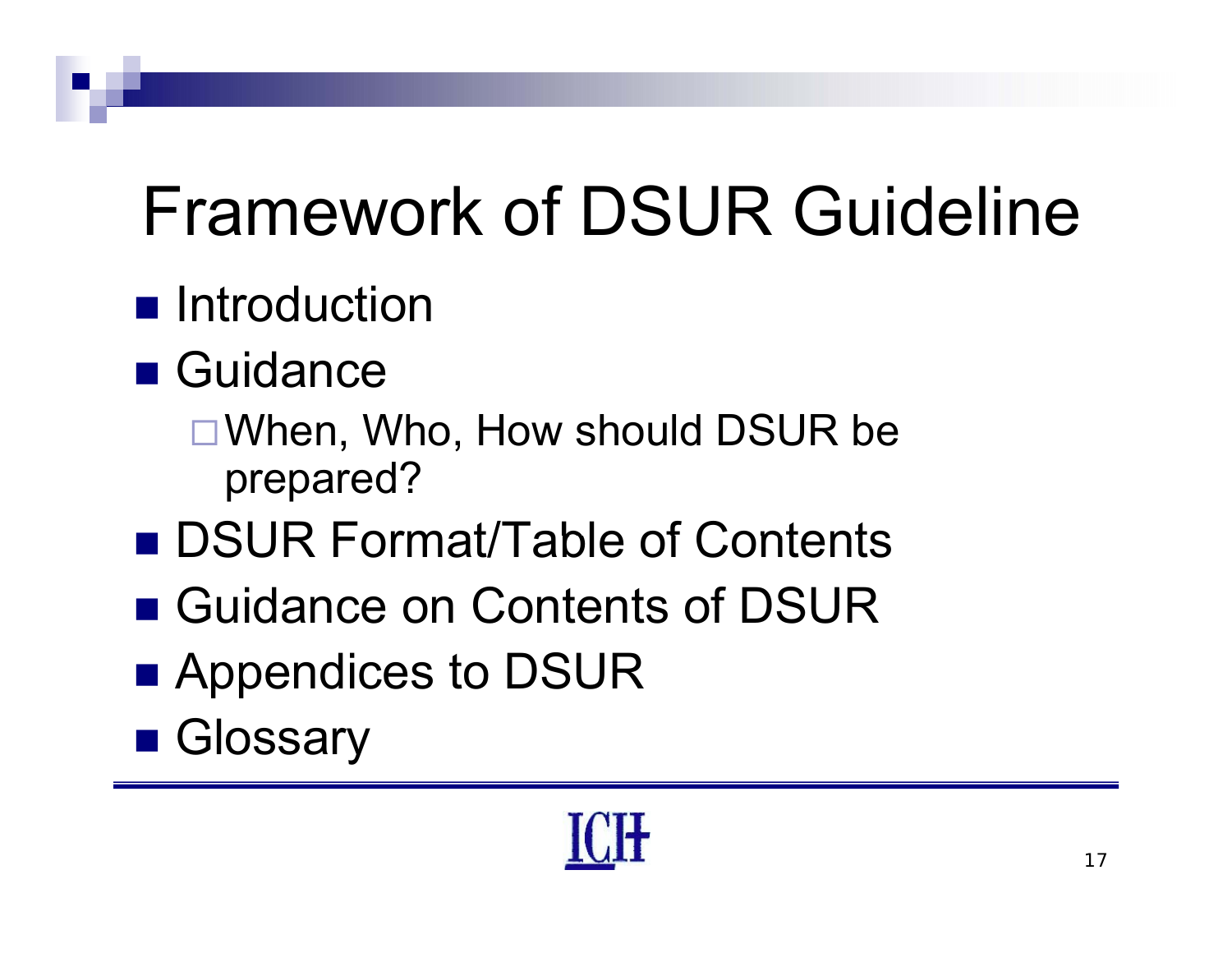## Objective of the DSUR

The DSUR presents an annual review & evaluation of safety information:

- **Information reported during the current review period** and analysis based on previous knowledge of the product's safety;
- Description of new issues that may impact the overall program or specific clinical trials;
- Summarization of current understanding and management of known and potential safety risks to exposed patients;
- Examine changes in the product's safety profile; and
- **Provide an update on the status of the clinical** development program.

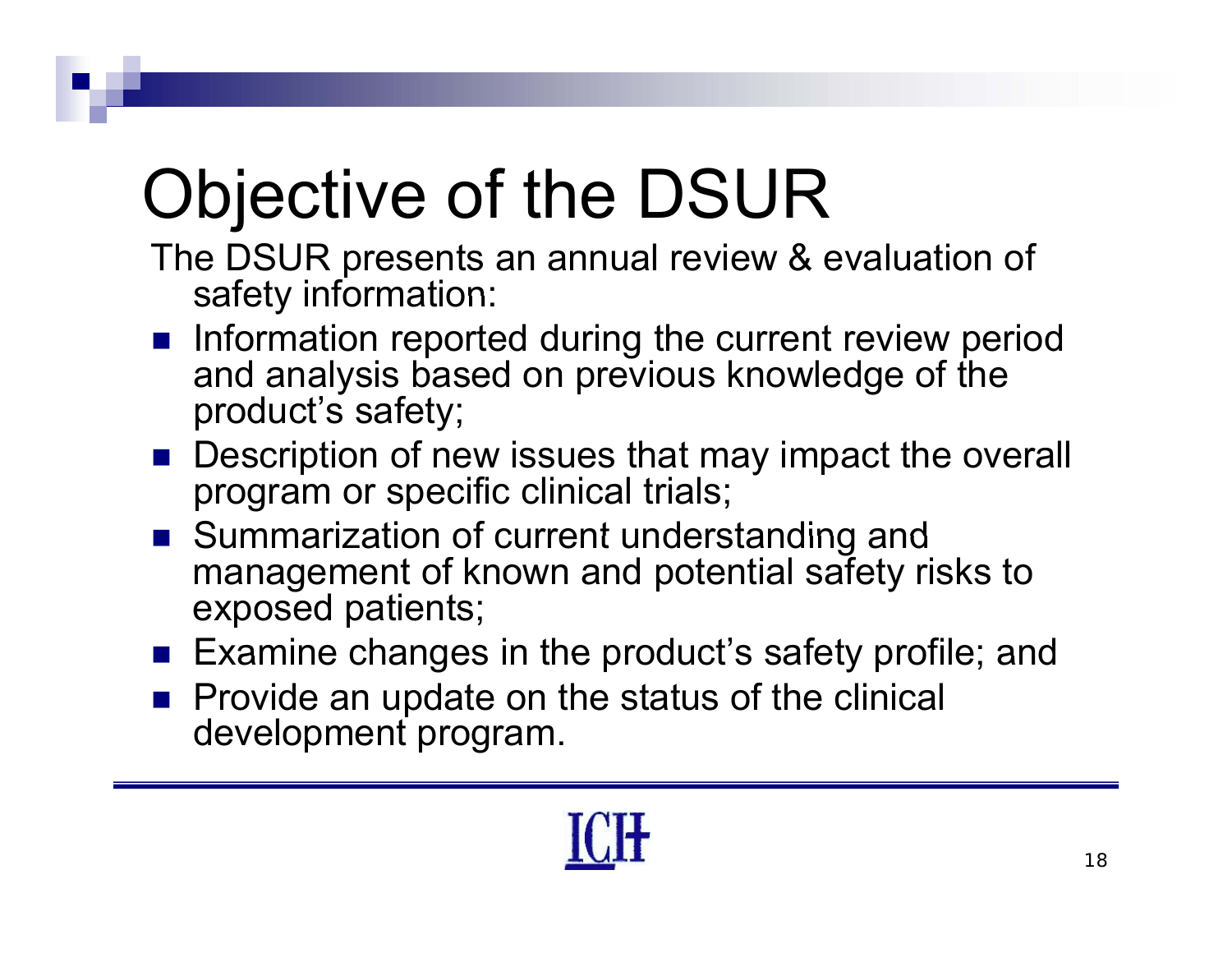## Scope of the DSUR -1

DSUR focuses on:

- Clinical trials of investigational drugs (including vaccines and biologics)
- Other findings that impact the safety and welfare of clinical trial subjects (e.g., non-clinical studies, observational studies)

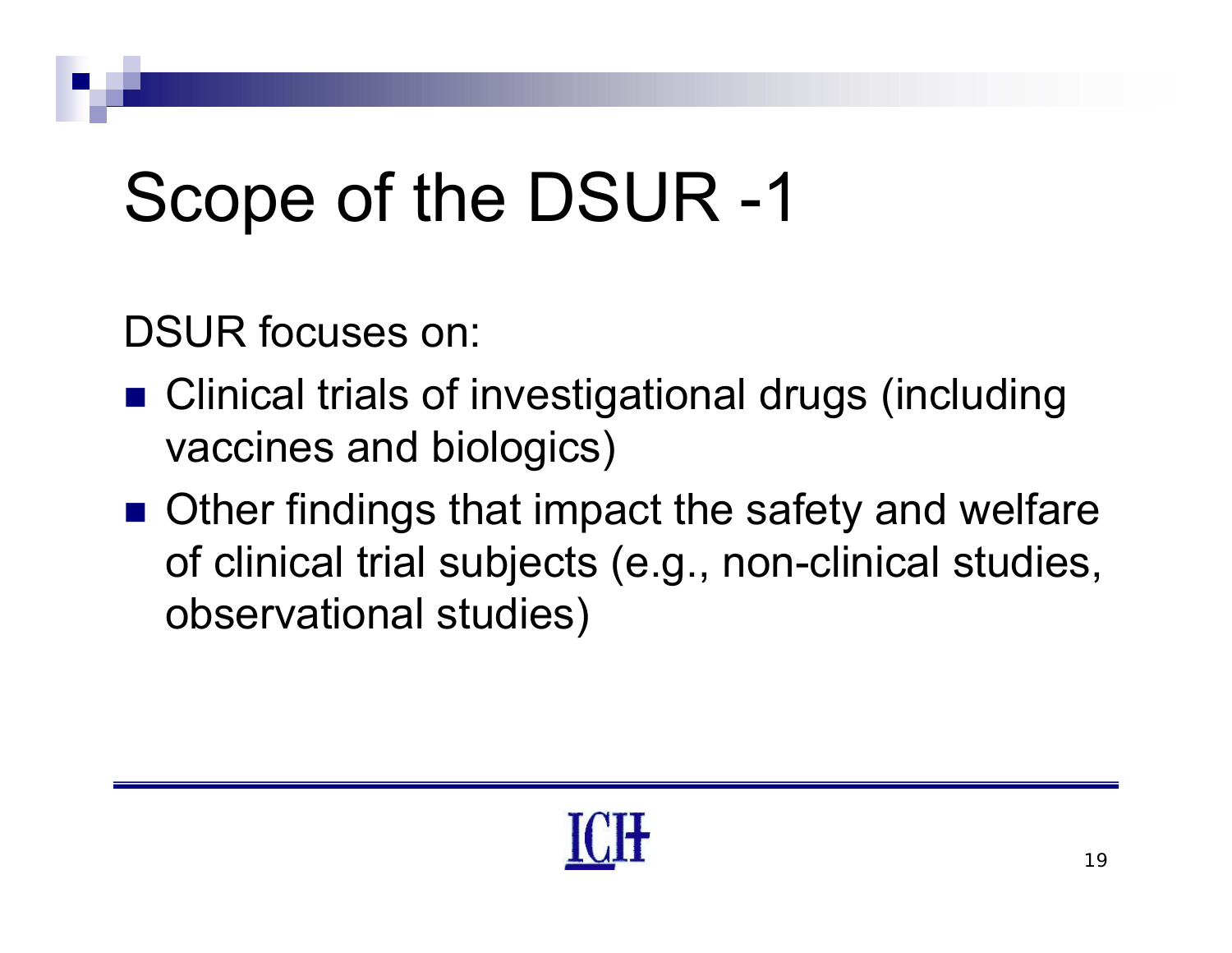# Scope of the DSUR - 2

DSUR should:

- $\Box$  focus on the investigational drug, providing information on comparators where relevant to the safety of trial participants;
- □ be concise and provide information to assure regulators that sponsors are adequately monitoring and evaluating the safety profile of the investigational drug.

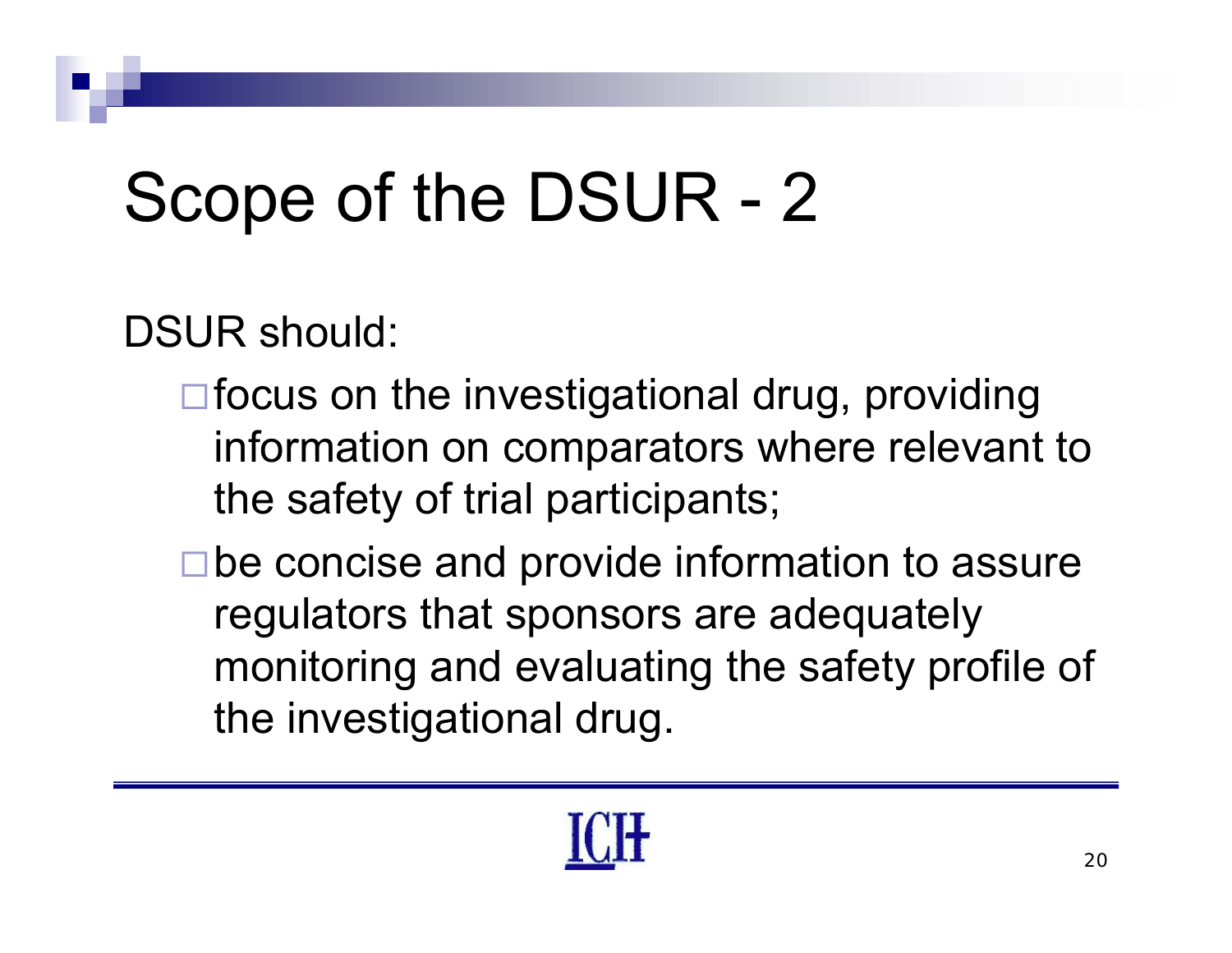# Single DSUR

A single DSUR including safety data from all clinical trials conducted with the drug should be prepared for an investigational drug:

- All indications
- □ All dosage forms
- $\Box$  All intended populations

This includes:

- $\Box$  Sponsors with multiple clinical trials
- $\Box$ Multiple Sponsors in formal agreements
- $\Box$  Combination Products (Fixed Combination drug, Multidrug regimen trials)

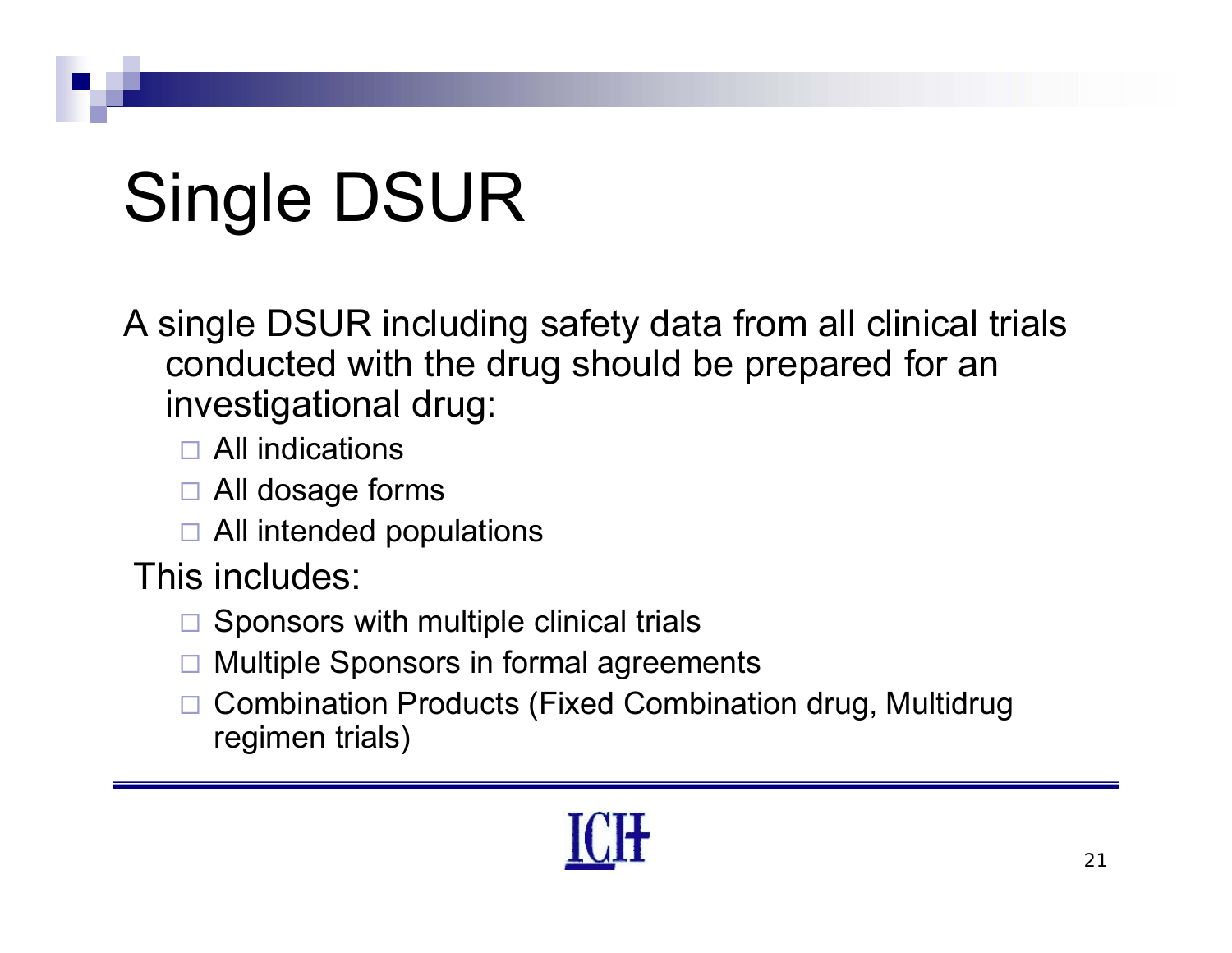#### Periodicity

- An annual report with the data lock point based on the Development International Birth Date (DIBD)
- **DIBD: the date of the first authorization to** conduct an interventional clinical trial in any country

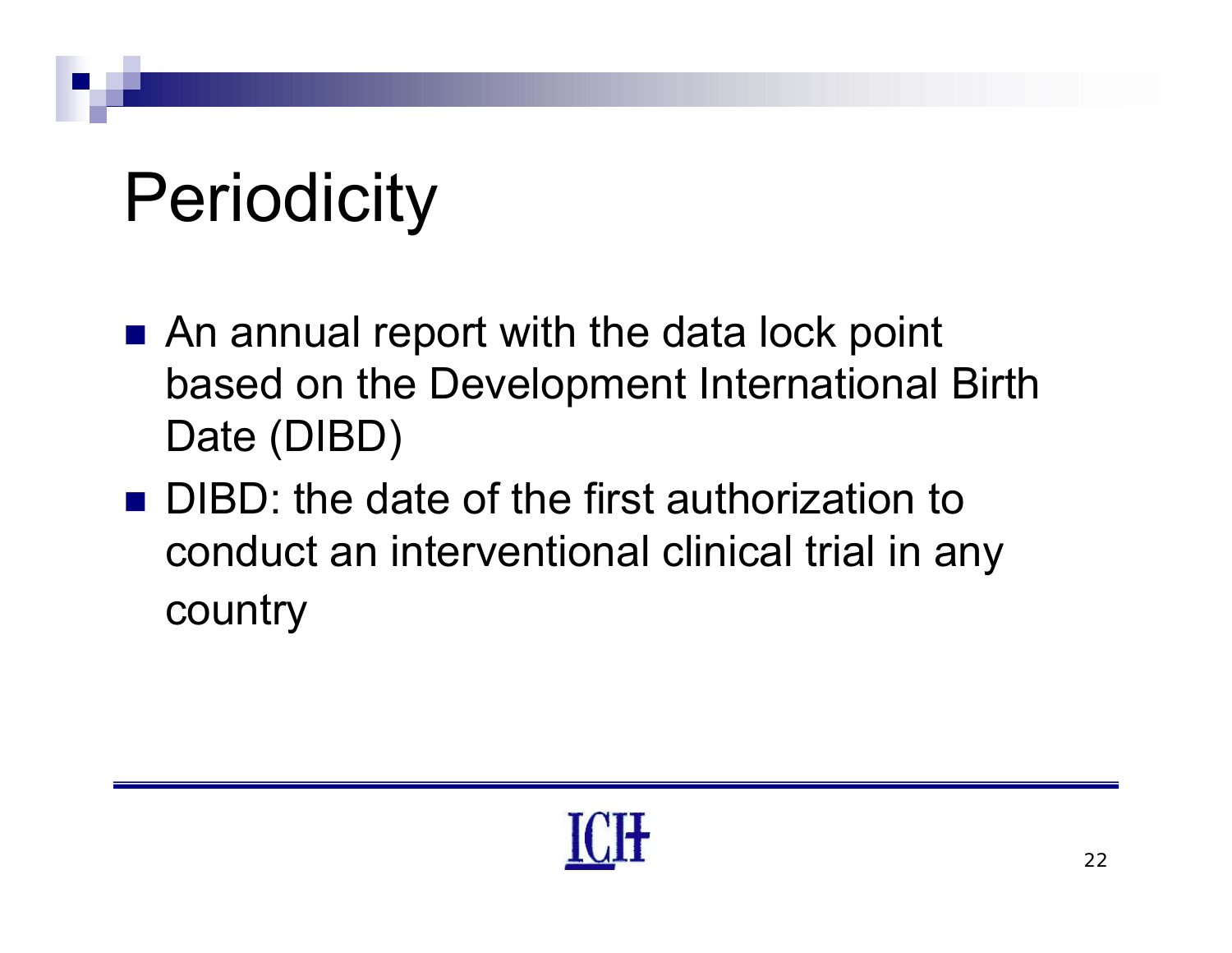#### DSUR and PSUR

- When clinical trials continue after receiving market approval, both DSUR and PSUR are needed separately.
- DSUR data lock point (DIBD) can coincide with the International Birth Date (IBD) if desired by sponsor

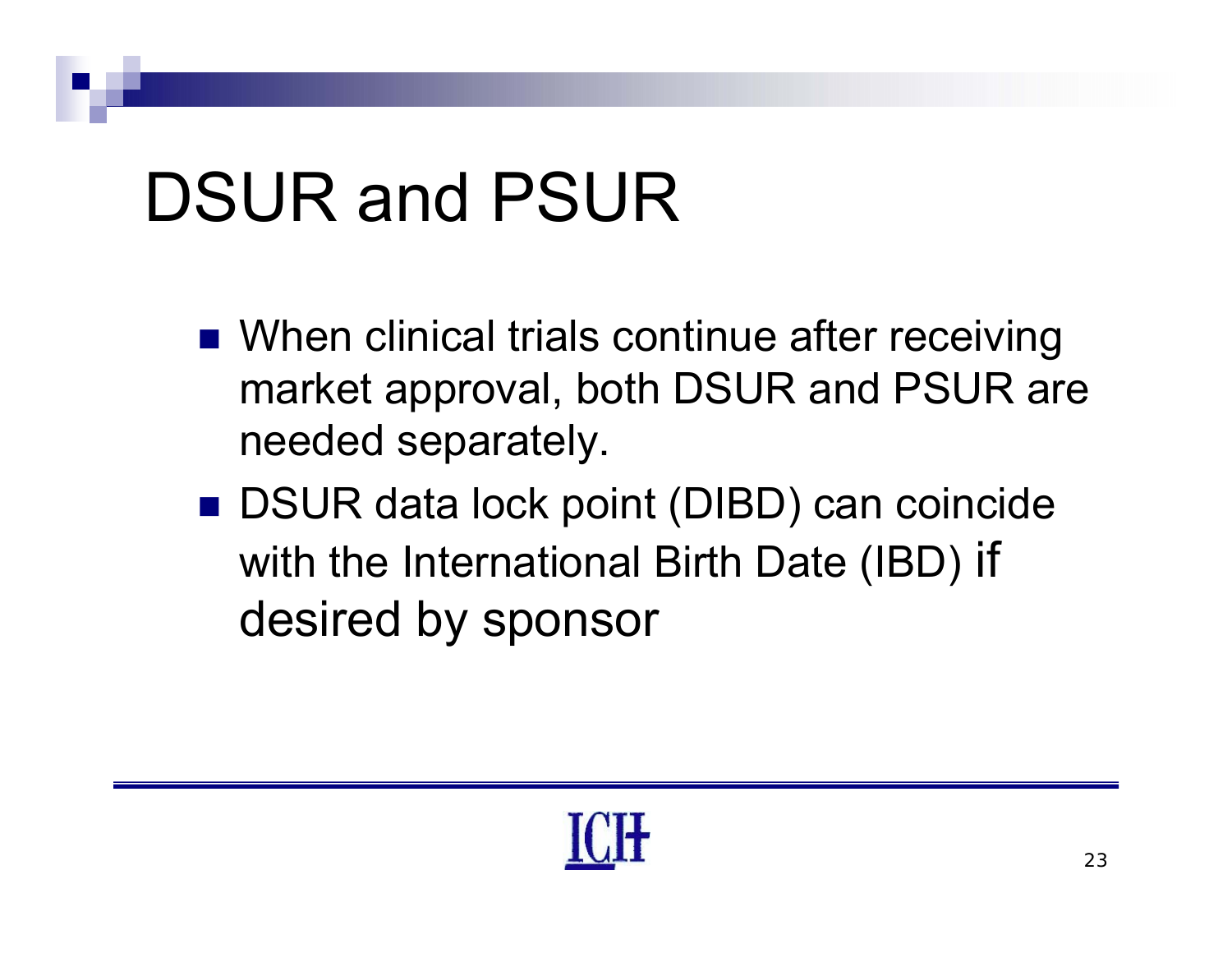#### Recipients of DSUR

- Regulatory Authorities: DSUR; within 60 da ys from the DIBD
- EC/IRB, if required: Executive Summary (plus line listing of SADRs)
- Final DSUR in a Territory: will be notified with a cover letter.

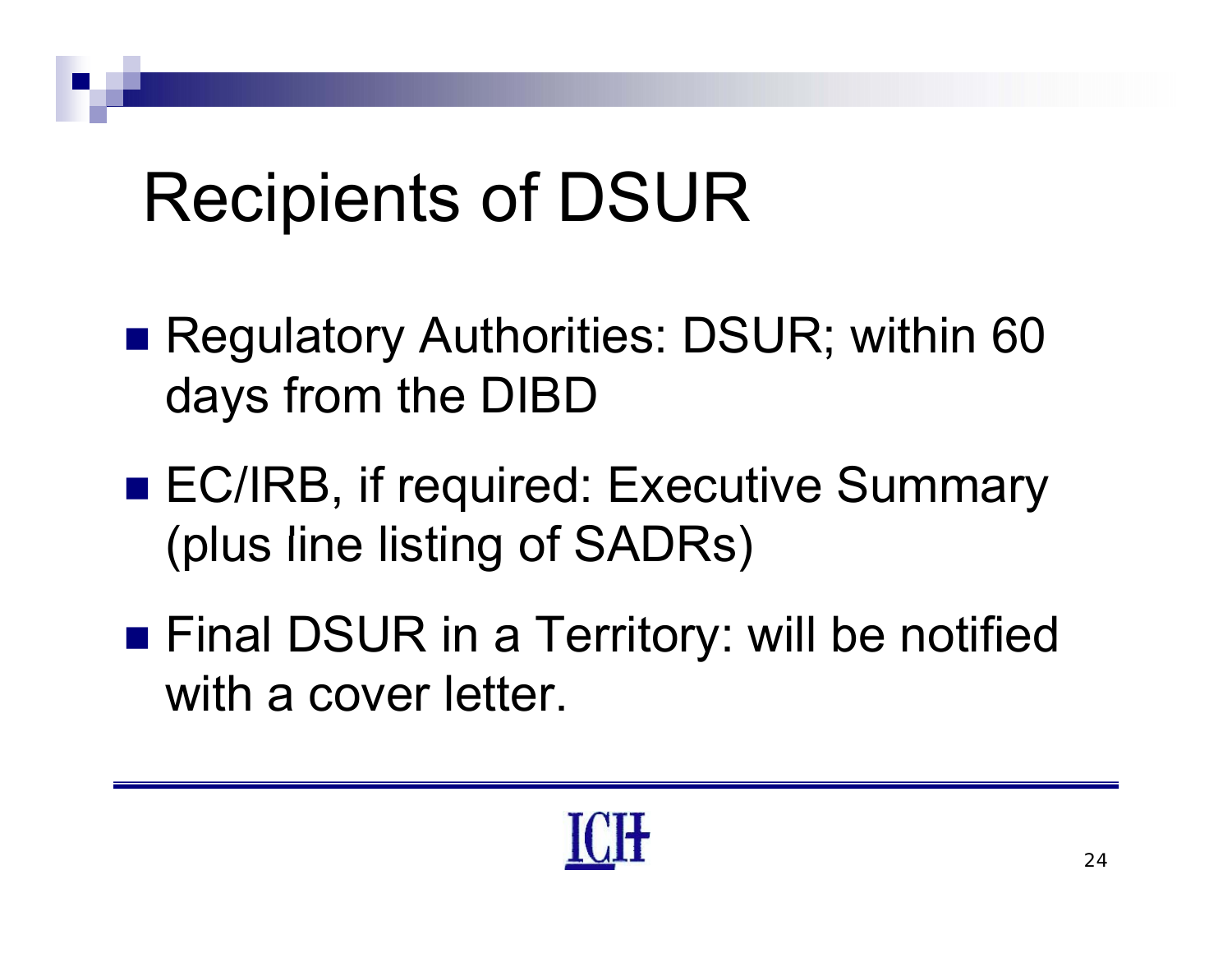#### Reference Safety Information

- Single document containing reference safety information to assess the changes in the safety profile of investigational drug.
- Reference Safety Information = Investigators <u>Brochure</u> in effect at the start of the period.
- **Local product label should be used as** Reference Safety Information when IB is not required.

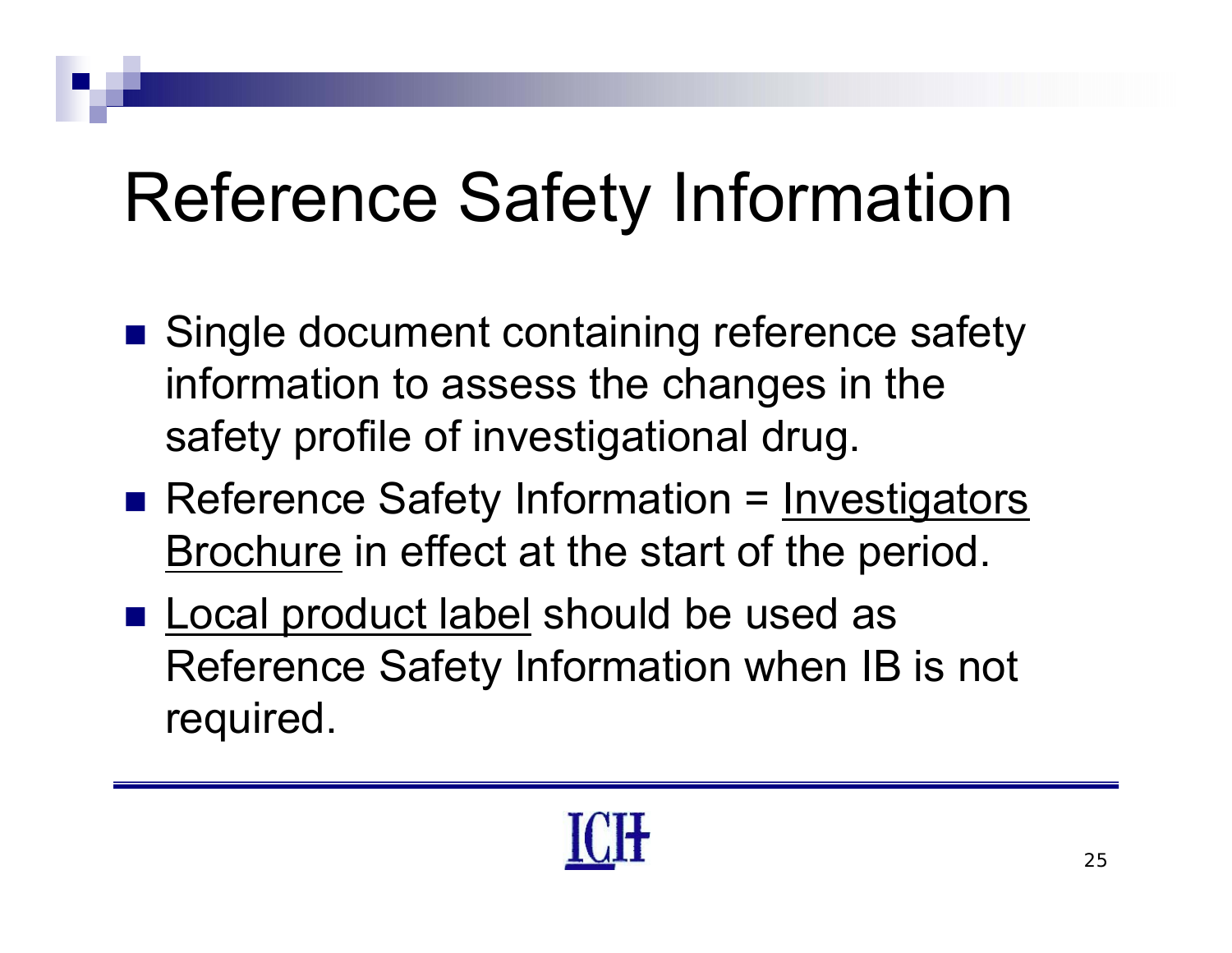#### Content of DSUR (1 of 2)

Title Page; Executive Summary; Table of Contents

- 1 Introduction 1. Introduction
- 2. Worldwide Marketing Approval Status
- 3. Actions Taken in the Reporting Period for Safety Reasons
- 4. Changes to Reference Safety Information
- 5. Inventory of Clinical Trials Ongoing and Completed
- 6. Estimated Cumulative Exposure
- 7. Data in Line Listings and Summary Tabulations
- 8. Significant Findings from Clinical Trials
- 9. Safety Findings from Non-interventional Studies

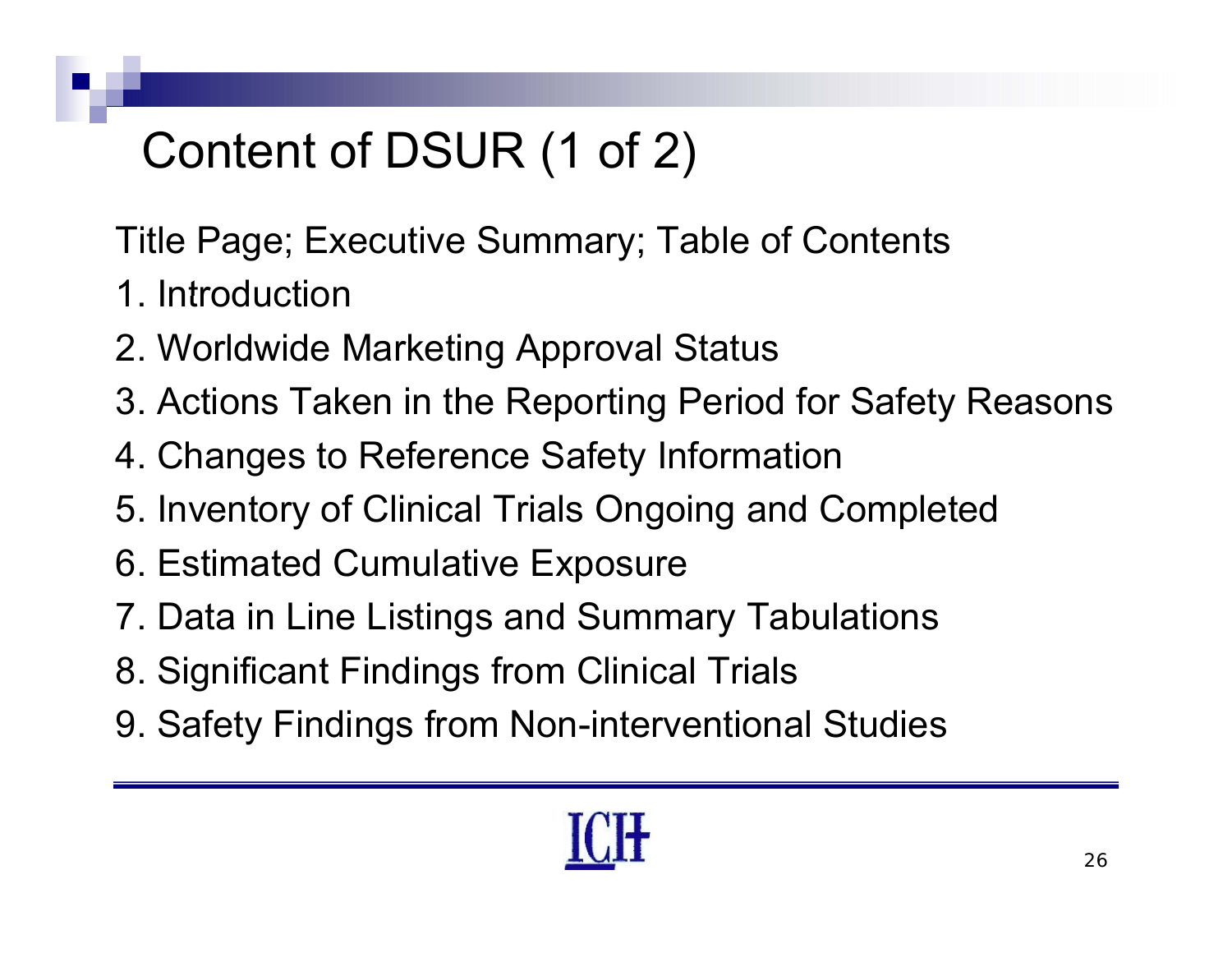#### Content of DSUR (2 of 2)

- 10. Other Clinical Trial/Study Safety Information
- 11. Safety Findings from Marketing Experience
- 12. Non-clinical Data
- 13. Literature
- 14. Other DSURs
- 15. Lack of Efficacy
- 16. Region-Specific Information
- 17. Late-Breaking Information
- 18. Overall Safety Assessment
- 19. Summary of Important Risks
- 20. Conclusions

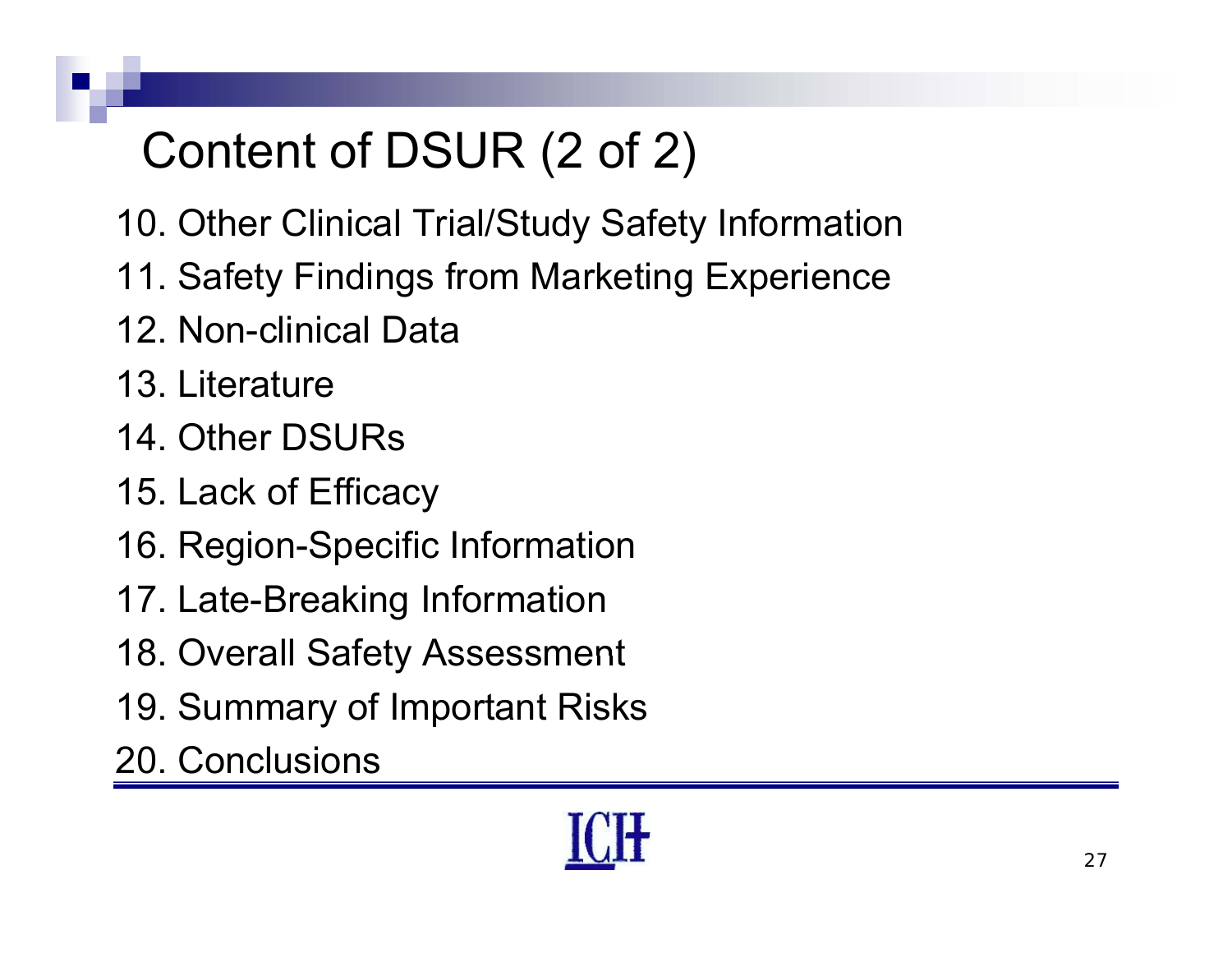#### Executive Summary

- Summary of the important information contained in the **DSUR**
- Serve as a "stand-alone" document for submission to stakeholders (e.g., Ethics Committees)
- **n** Includes:
	- $\Box$  Introduction
	- $\Box$  Investigational drug
	- $\square$  Estimated clinical trial exposure (cumulative)
	- $\Box$ Marketing authorization status
	- $\Box$ Summary of overall safety assessment
	- $\Box$ Summary of important risks
	- □ Actions taken for safety reasons including changes to IB
	- □ Conclusion

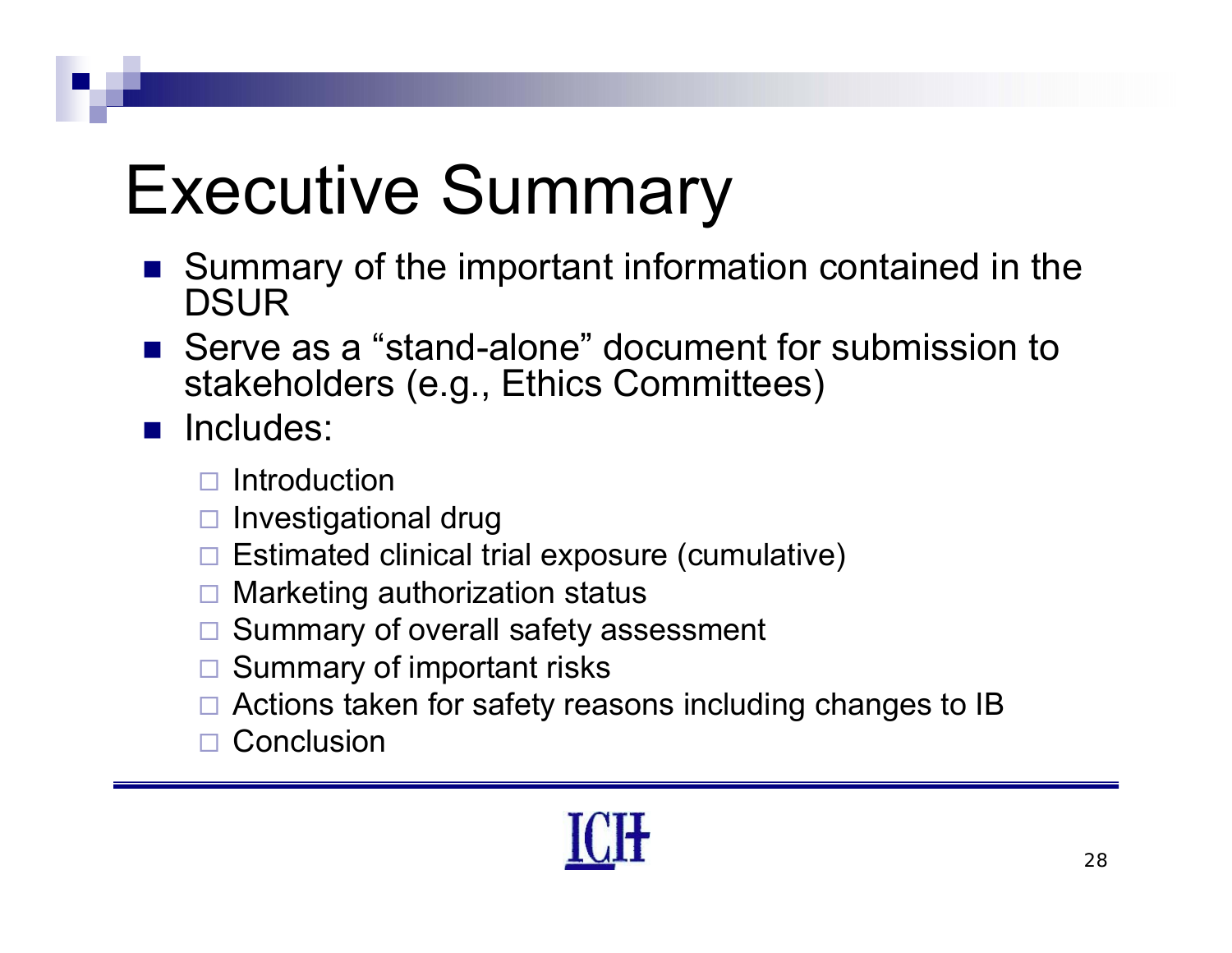#### Actions Taken for Safety Reasons

- Description of significant actions related to safety in the reporting period
	- □ taken by sponsor, regulators, DSMB, IEC, etc.
	- $\square$  could have an impact on the conduct of clinical trial(s)
	- $\Box$  including significant actions due to safety with the marketed drug
	- $\Box$  including advice from regulatory authorities that involves a constraint on development
- Changes to the Reference Safety Information should be discussed separately

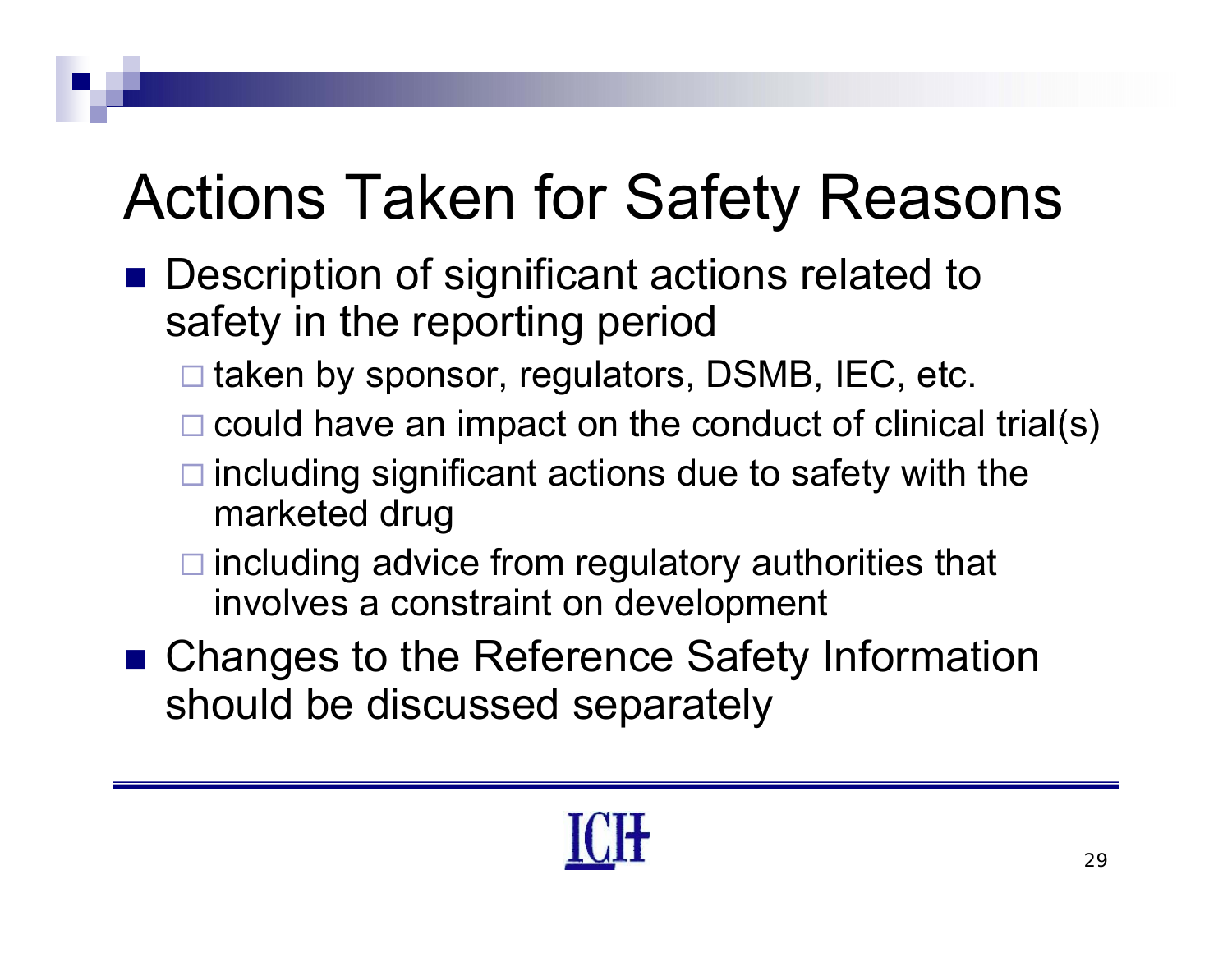#### Presentation of Safety Data

- Interval SAR Line listings
- Cumulative SAE Summary Tabulations

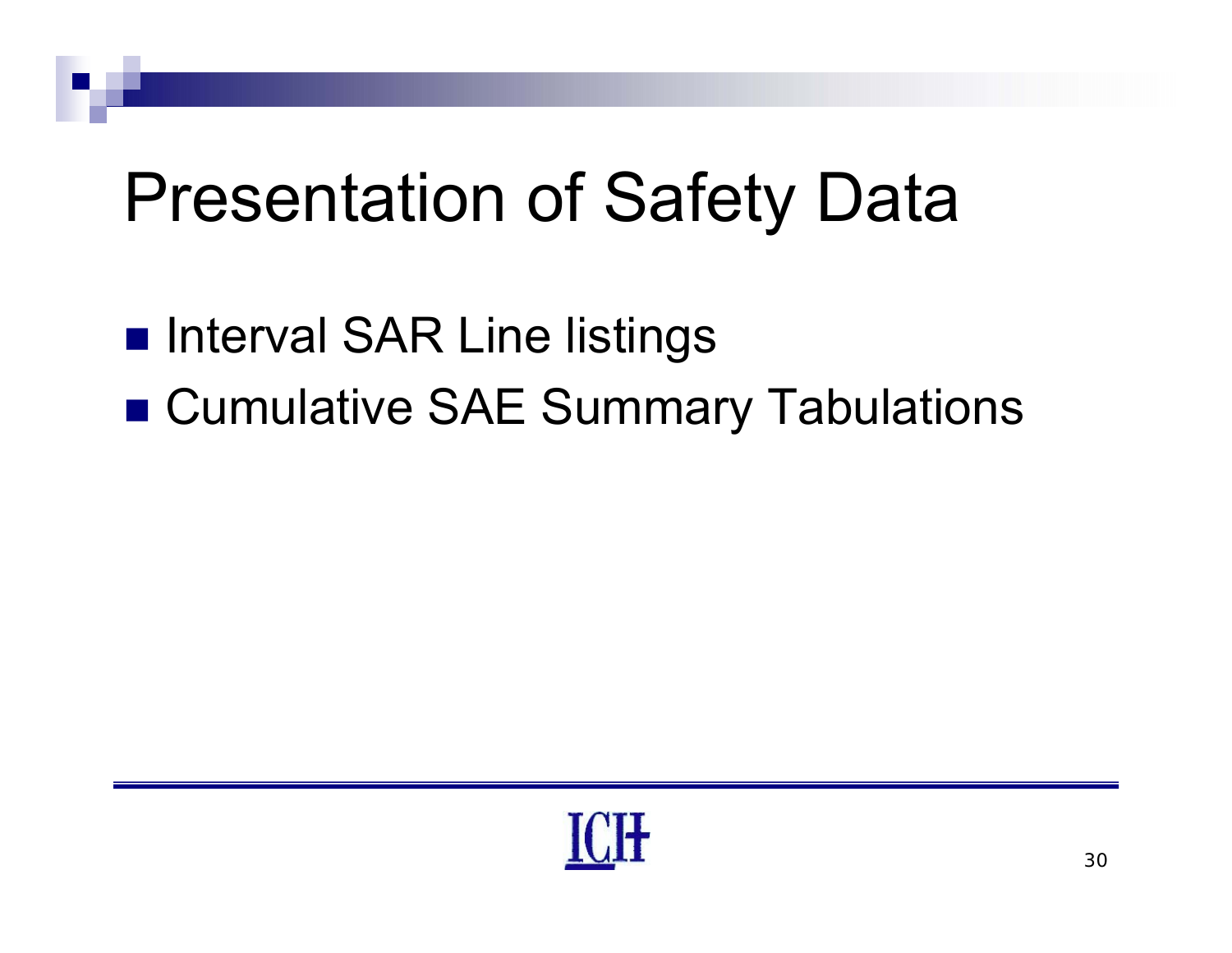# Other Information

Include relevant findings from:

- Non-interventional, observational and epidemiologic studies
- Marketing experience
- Other sources/data:
	- Non-clinical data
	- □ Long-term follow-up
	- □ Literature
	- □ Other DSURs
	- □ Lack of efficacy

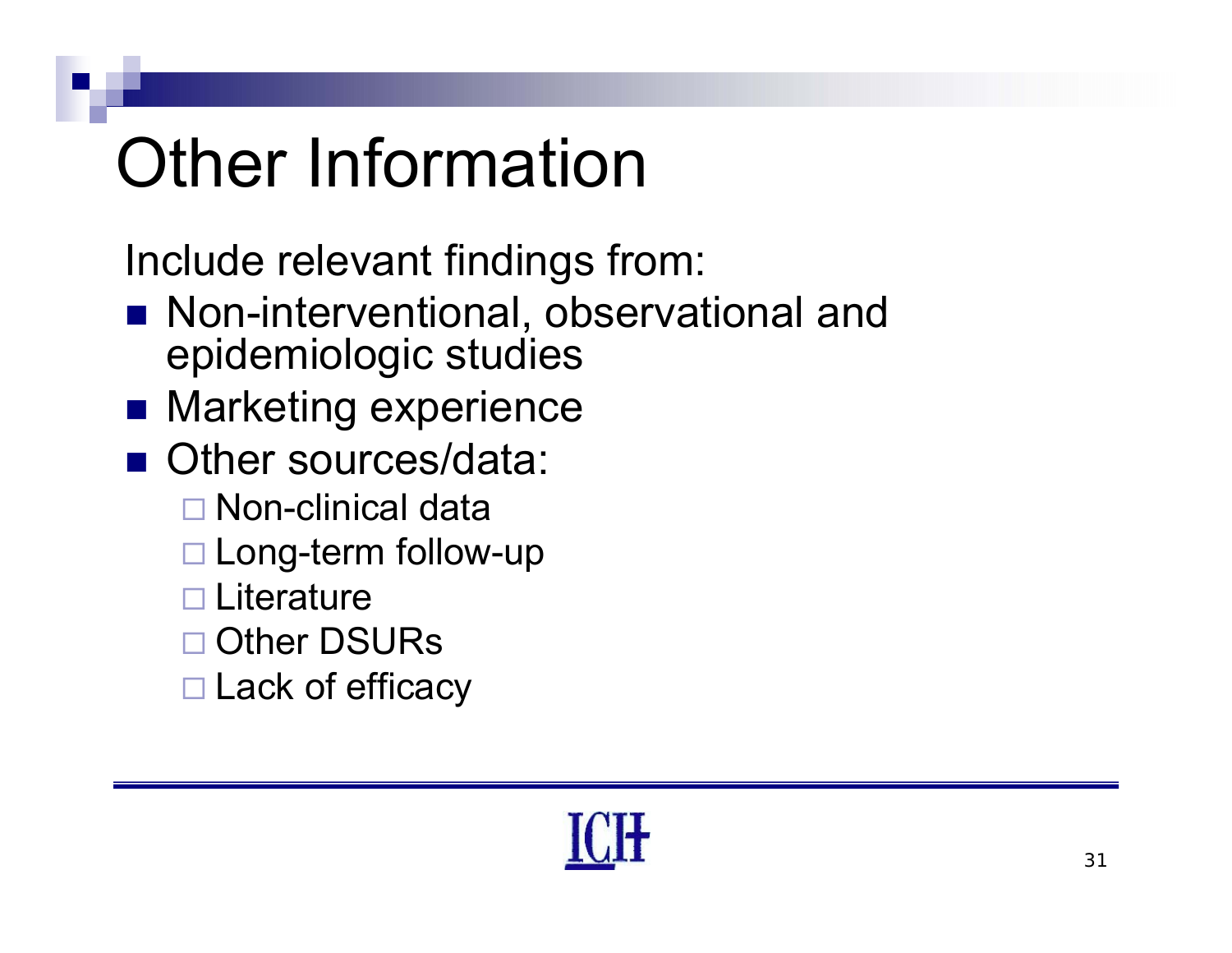# Region-specific Information

- Cumulative summary tabulation of serious adverse reactions
- **E** List of subjects who died during reporting period
- $\blacksquare$  List of subjects who dropped out of clinical trials in association with an adverse event
- Significant Phase I protocol modifications
- Significant manufacturing changes
- General investigation plan for the coming year
- Log of outstanding business with respect to US IND

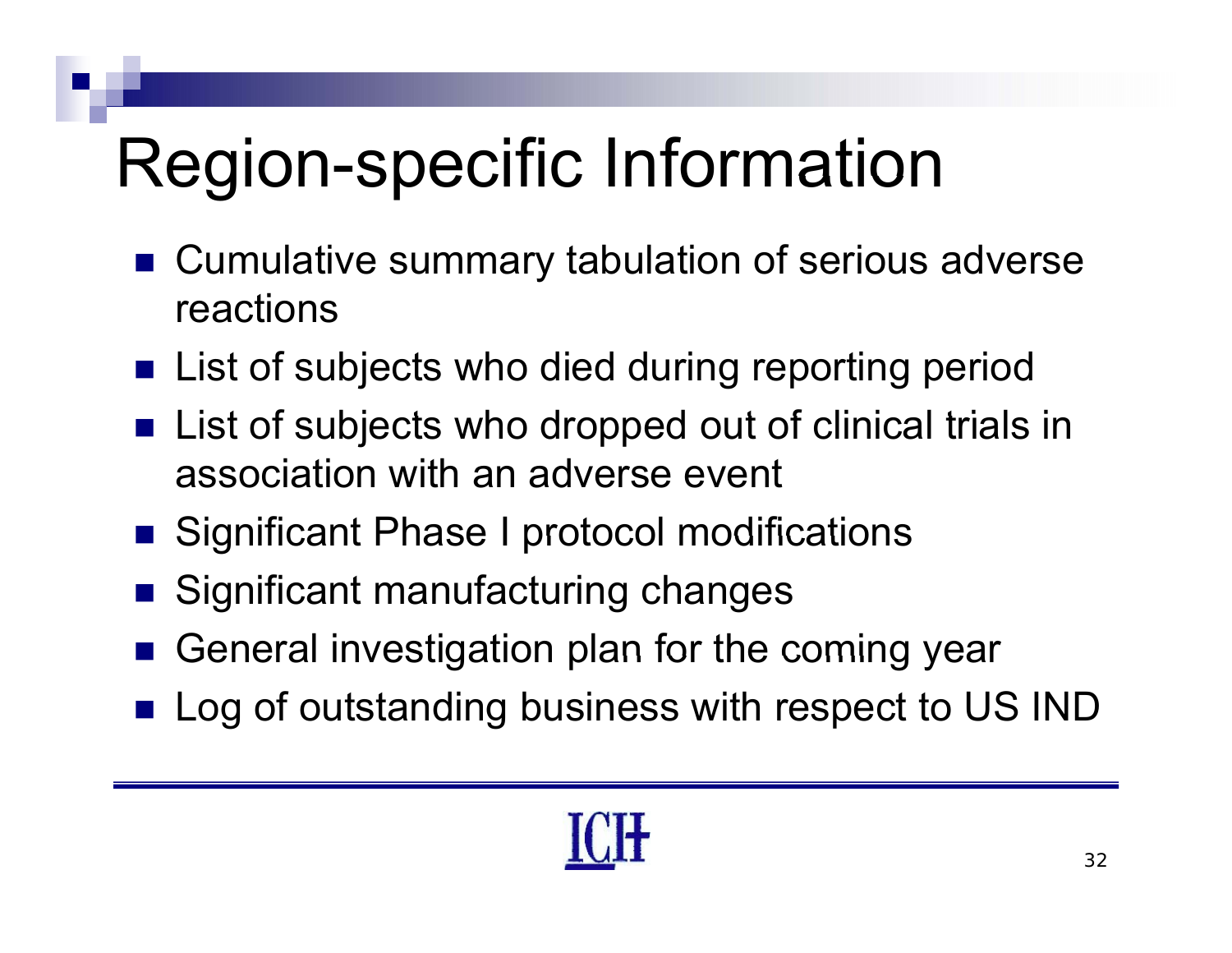#### Overall Safety Assessment

- Evaluation of the risks
	- □ Changes in previously identified risks
	- **□New safety issues**
	- $\Box$ Interactions
	- □ Experiences during pregnancy
	- $\Box$  Other risks
- Benefit Risk considerations
- Conclusions